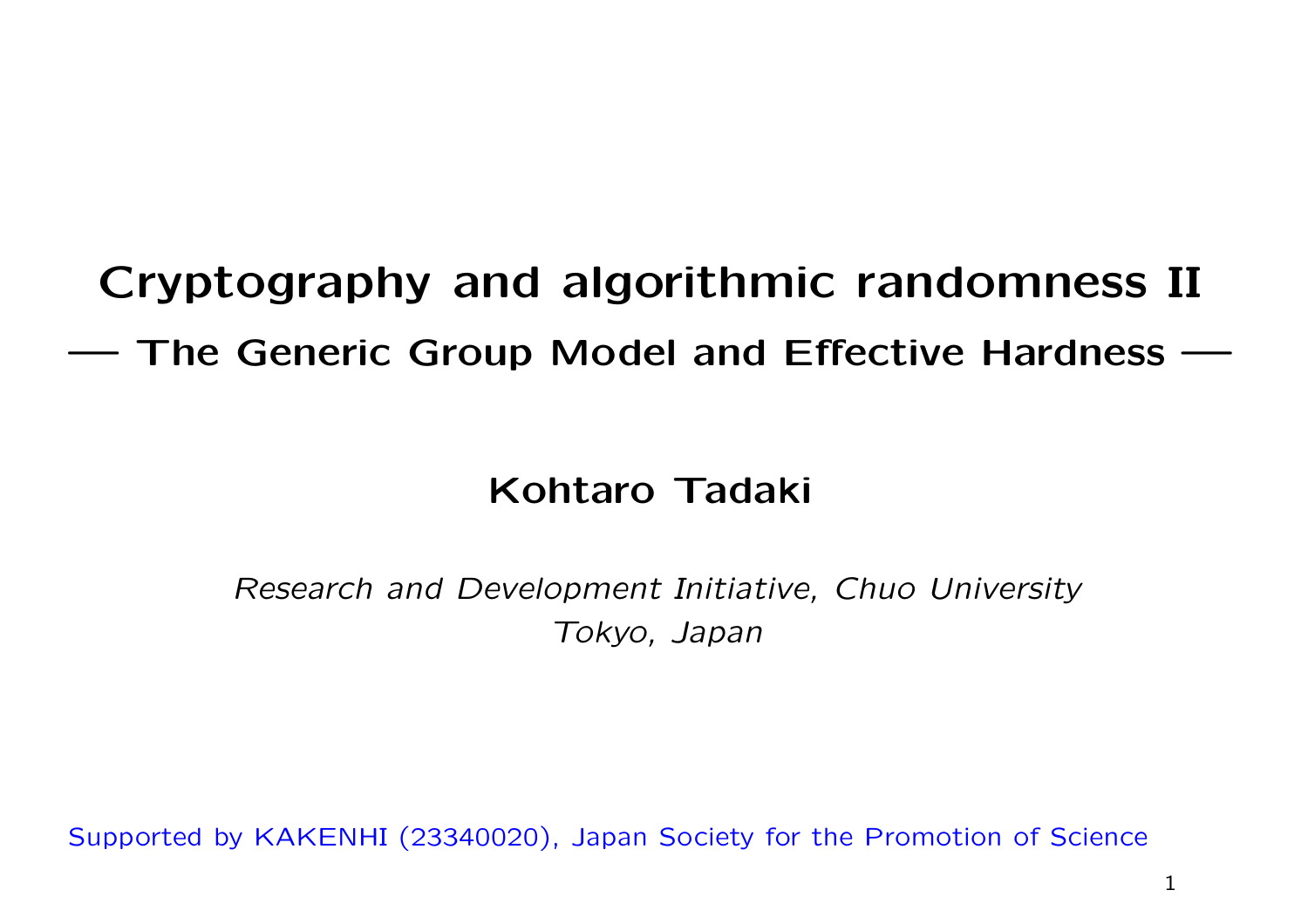

In modern cryptography, the generic group model (Shoup, 1997) is widely used as an *imaginary* framework in which the security of a cryptographic scheme is discussed.

In particular, the generic group model is often used to discuss the computational hardness of problems, such as the discrete logarithm problem and the Diffie-Hellman problem, which are used as a computational hardness assumption to prove the security of a cryptographic scheme.

In this talk, we apply the concepts and methods of *algorithmic randomness* to the generic group model, and consider the secure instantiation of the generic group, i.e., a random encoding of the group elements.

In particular, we show that the generic group can be instantiated by a specific computable function while keeping the computational hardness of the problems originally proved in the generic group model.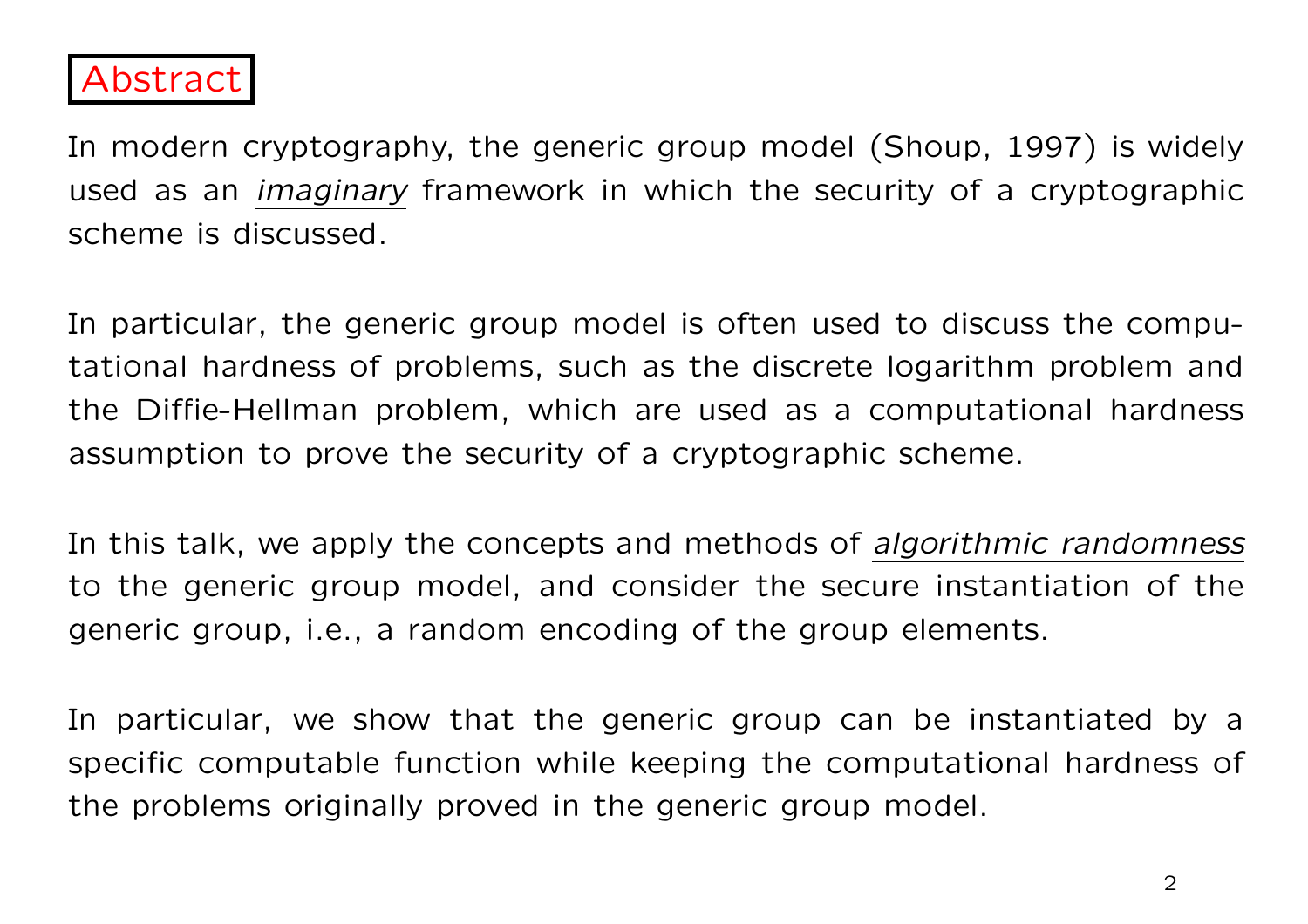

In CCR 2012, we considered the secure instantiation of the random oracle. Here, the random oracle model is more widely used than the generic group model as an imaginary framework in which the security of a cryptographic scheme is discussed.

In this talk, we show that the same line of research is possible for the generic group model.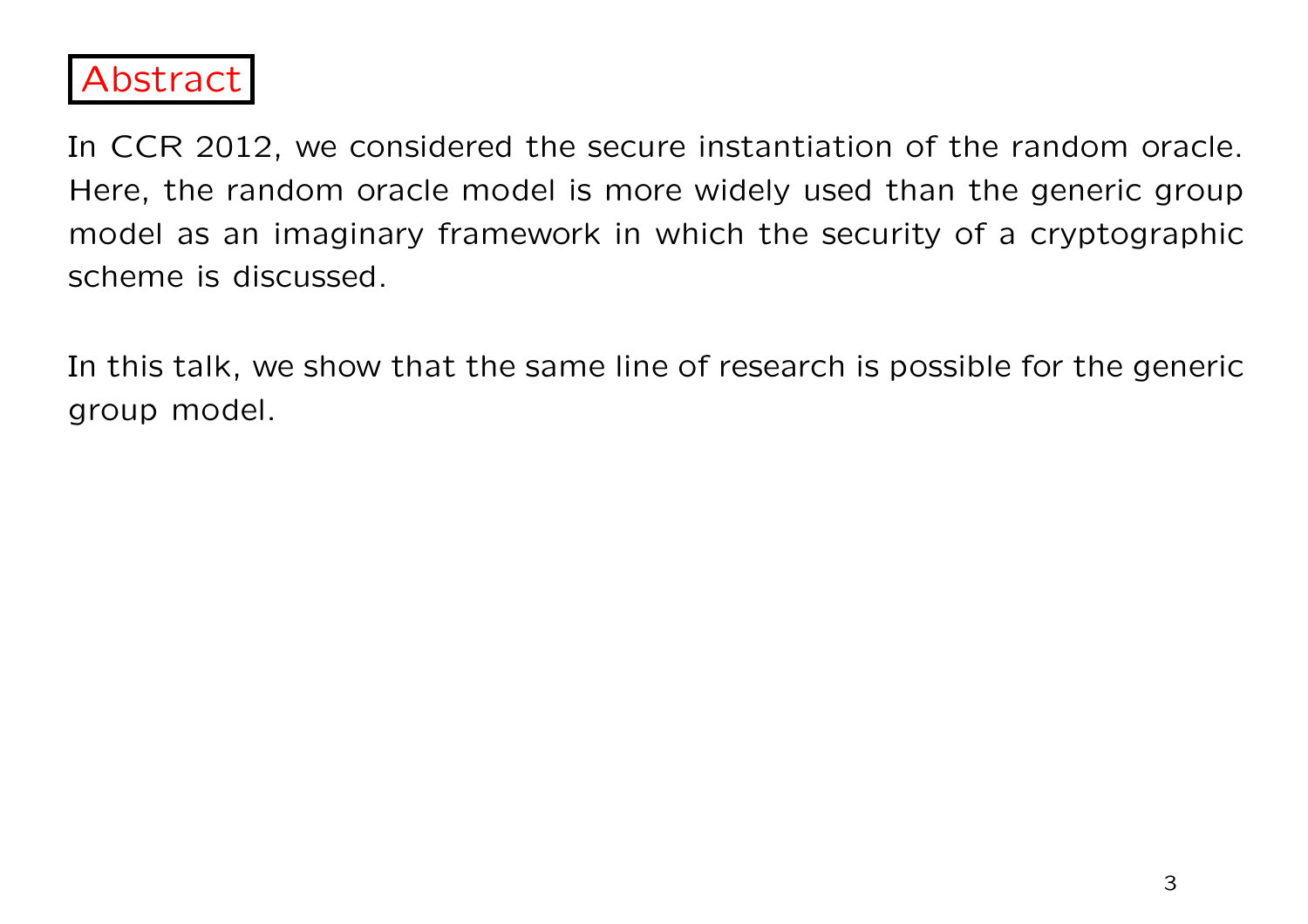### **Computational Hardness Assumptions**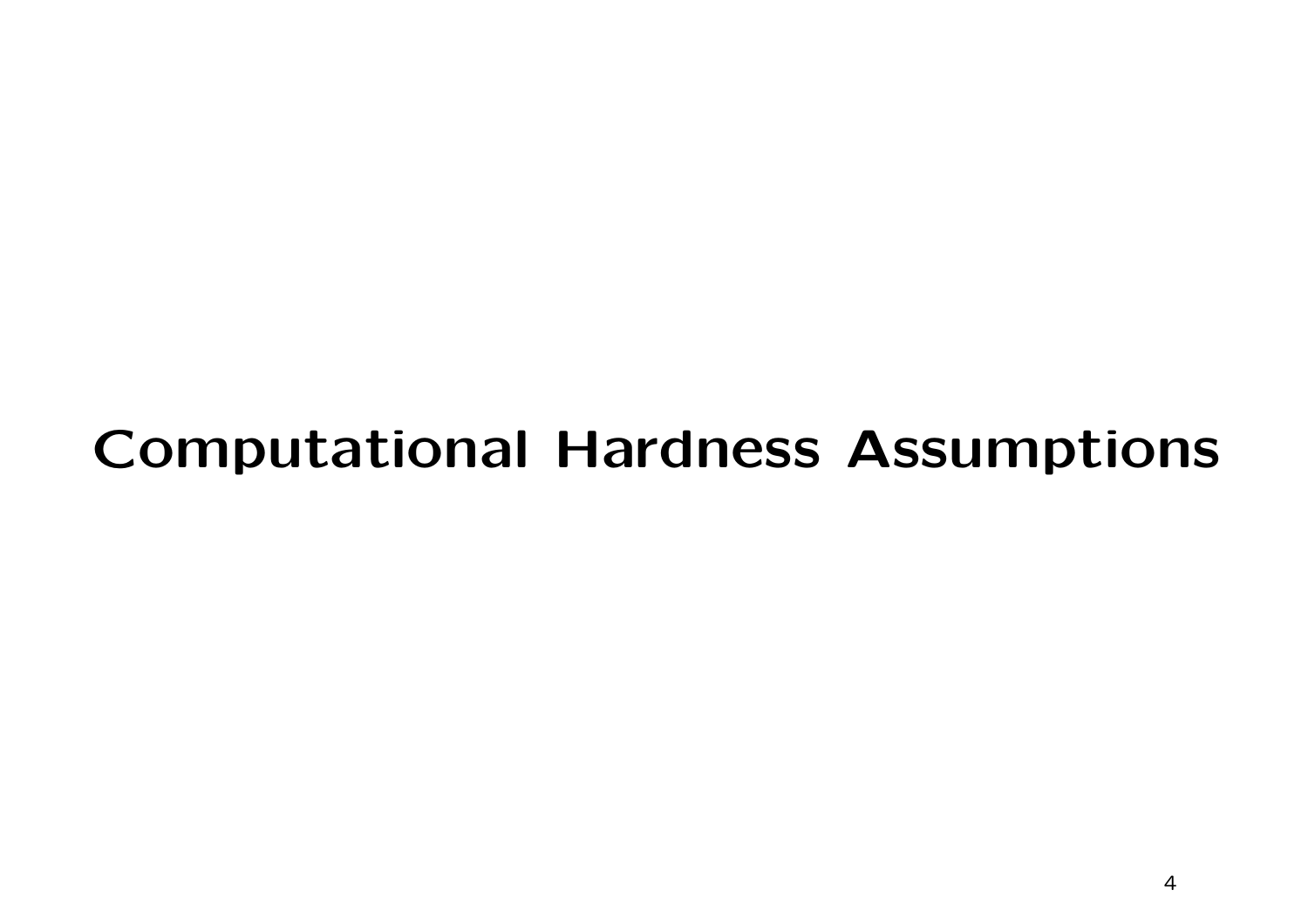#### Computational Hardness Assumptions about Groups

There are several computational hardness assumptions with respect to finite cyclic groups to prove the security of cryptographic schemes.

- *•* The hardness of *the discrete logarithm problem*
- *•* The hardness of *the computational Diffie-Hellman problem*
- *•* The hardness of *the decisional Diffie-Hellman problem*

*• . . . . . . . . . . . .*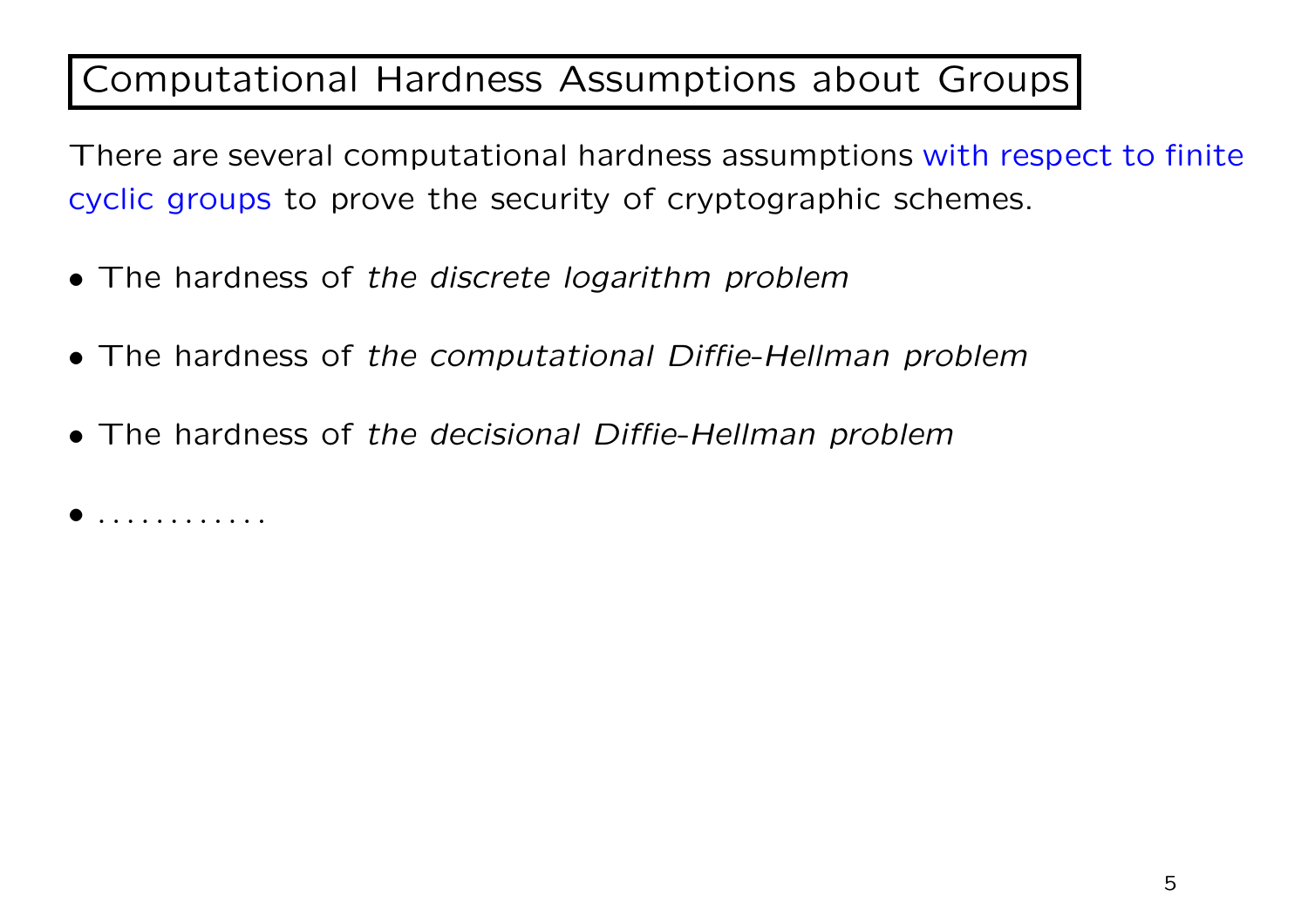#### Computational Hardness Assumptions about Groups

There are several computational hardness assumptions with respect to finite cyclic groups to prove the security of cryptographic schemes.

- *•* The hardness of *the discrete logarithm problem*
- *•* The hardness of *the computational Diffie-Hellman problem*
- *•* The hardness of *the decisional Diffie-Hellman problem*

*• . . . . . . . . . . . .*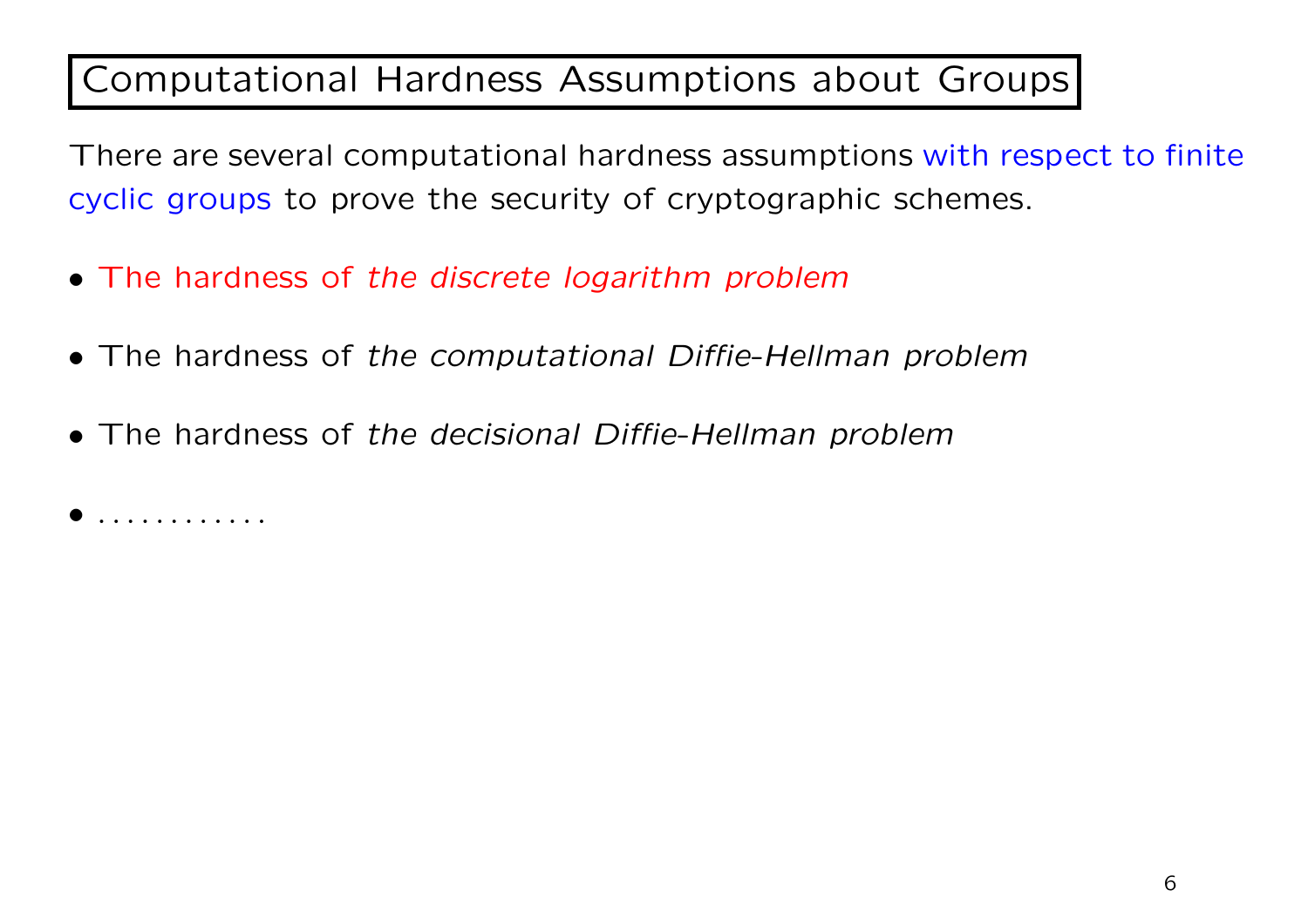### **The Discrete Logarithm Problem**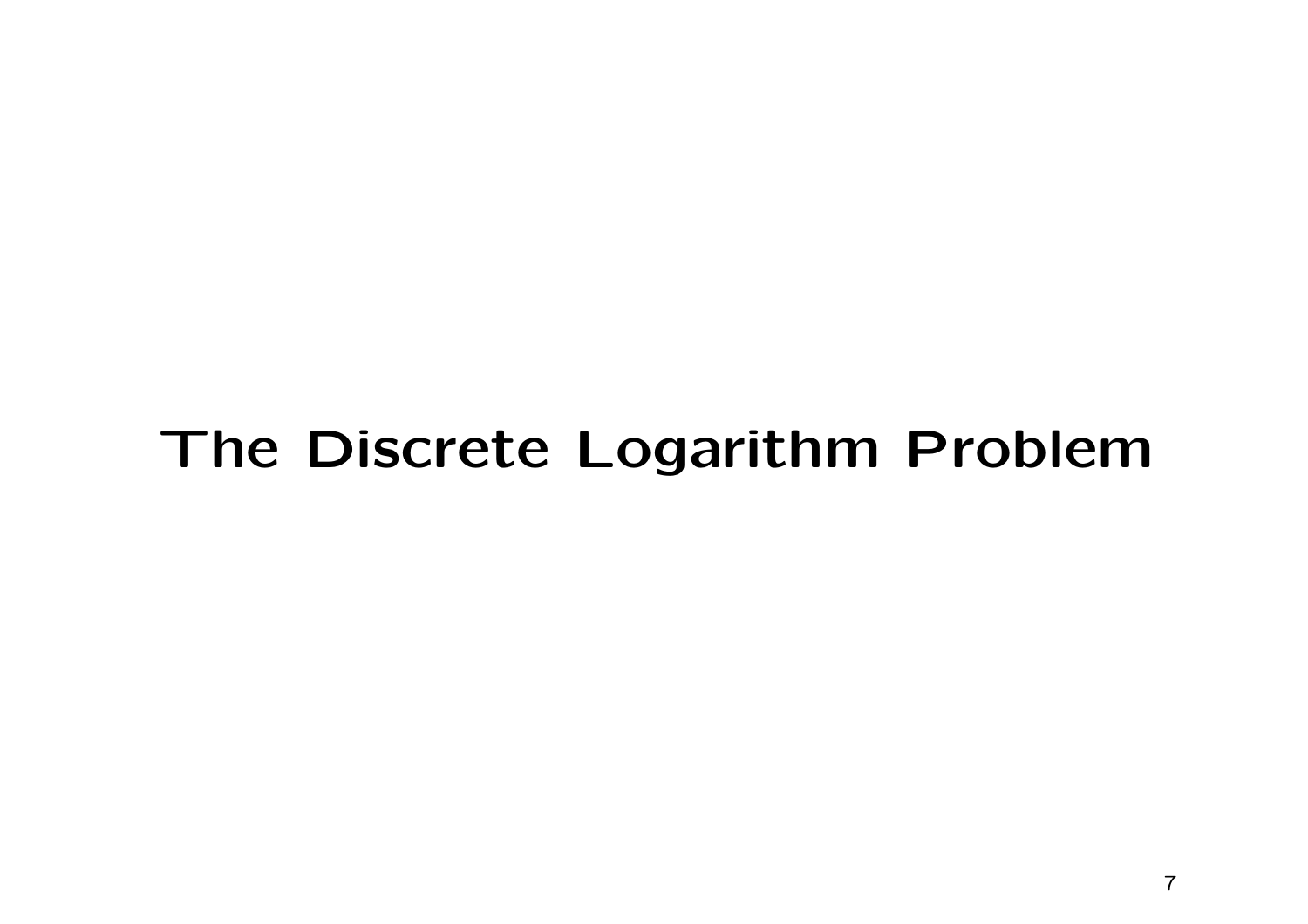#### Finite Cyclic Groups

*•* A group *G* is called *cyclic* if there exists *g ∈ G* such that

 $G = \{g^i \mid i \in \mathbb{Z}\}.$ 

Such *g* is called a *generator* of *G*.

- *•* The number of elements in a finite group *G* is called the *order* of *G*.
- *•* For every finite cyclic group *G* and every generator *g* of *G*,

$$
G = \{g^0, g^1, \dots, g^{m-1}\},\
$$

where *m* is the order of *G*.

Thus, *G* is isomorphic to the *additive* group Z*m* by

$$
G \ni g^i \mapsto i \in \mathbb{Z}_m,
$$

where  $\mathbb{Z}_m = \{0, 1, \ldots, m-1\}$  with the binary operation  $\circ$  for  $a_1, a_2 \in \mathbb{Z}_m$ defined by

$$
a_1 \circ a_2 := (a_1 + a_2) \bmod m.
$$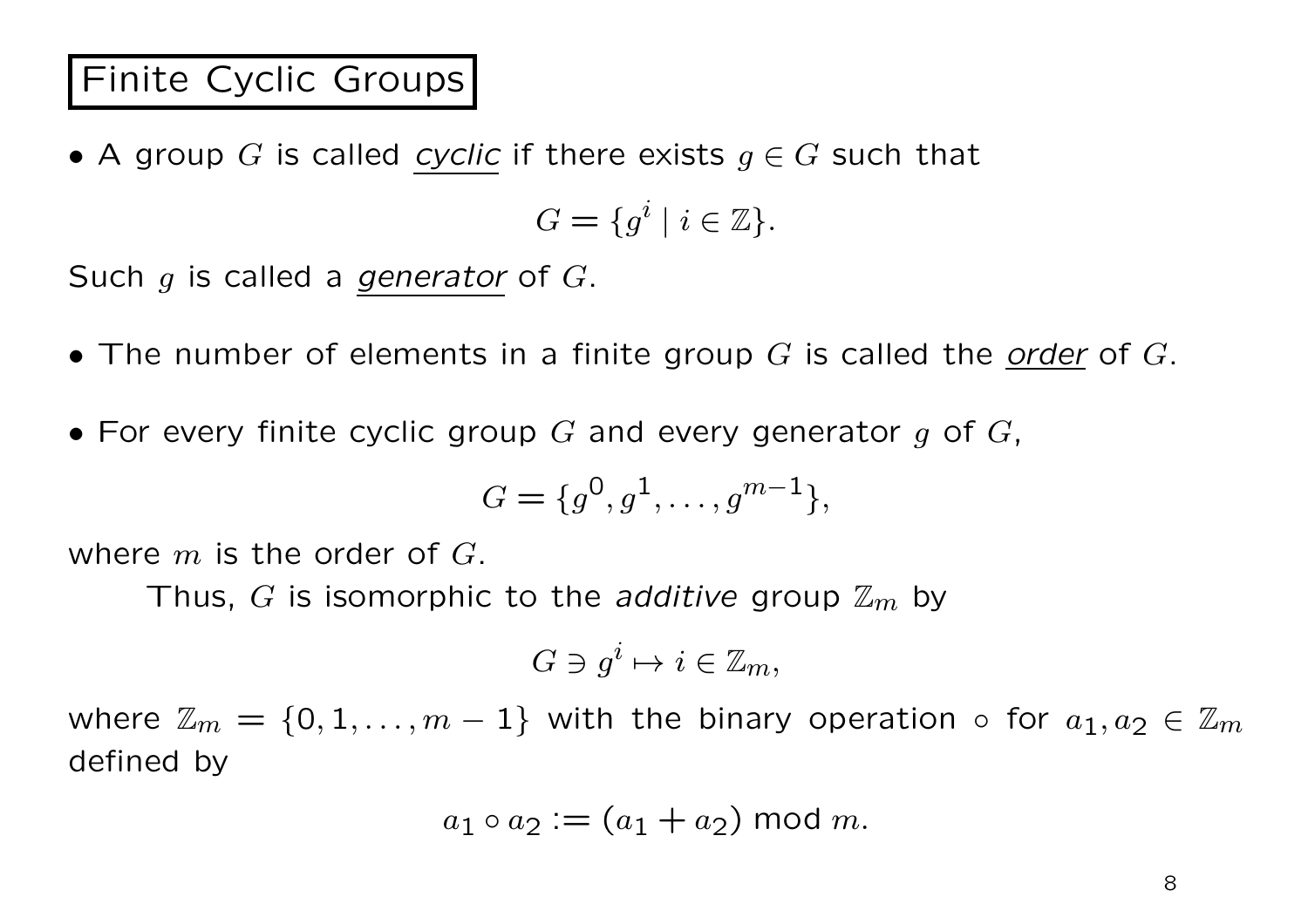#### Finite Cyclic Groups

Example

Let p be a prime. Consider the set

$$
\mathbb{Z}_p^* := \{ a \in \mathbb{Z}_p \mid \gcd(a, p) = 1 \} = \{ 1, 2, \ldots, p - 1 \}.
$$

This set is a group with the binary operation  $\circ$  for  $a_1, a_2 \in \mathbb{Z}_p^*$  defined by

 $a_1 \circ a_2 := a_1 a_2 \text{ mod } p.$ 

The group  $\mathbb{Z}_p^*$ *p* is shown to be a finite cyclic group of order *p −* 1. We also see that there are  $\phi(p-1)$  generators of *G*, where  $\phi$  is the Euler function defined by

$$
\phi(N) := \#\{a \in \mathbb{Z}_N \mid \gcd(a, N) = 1\}.
$$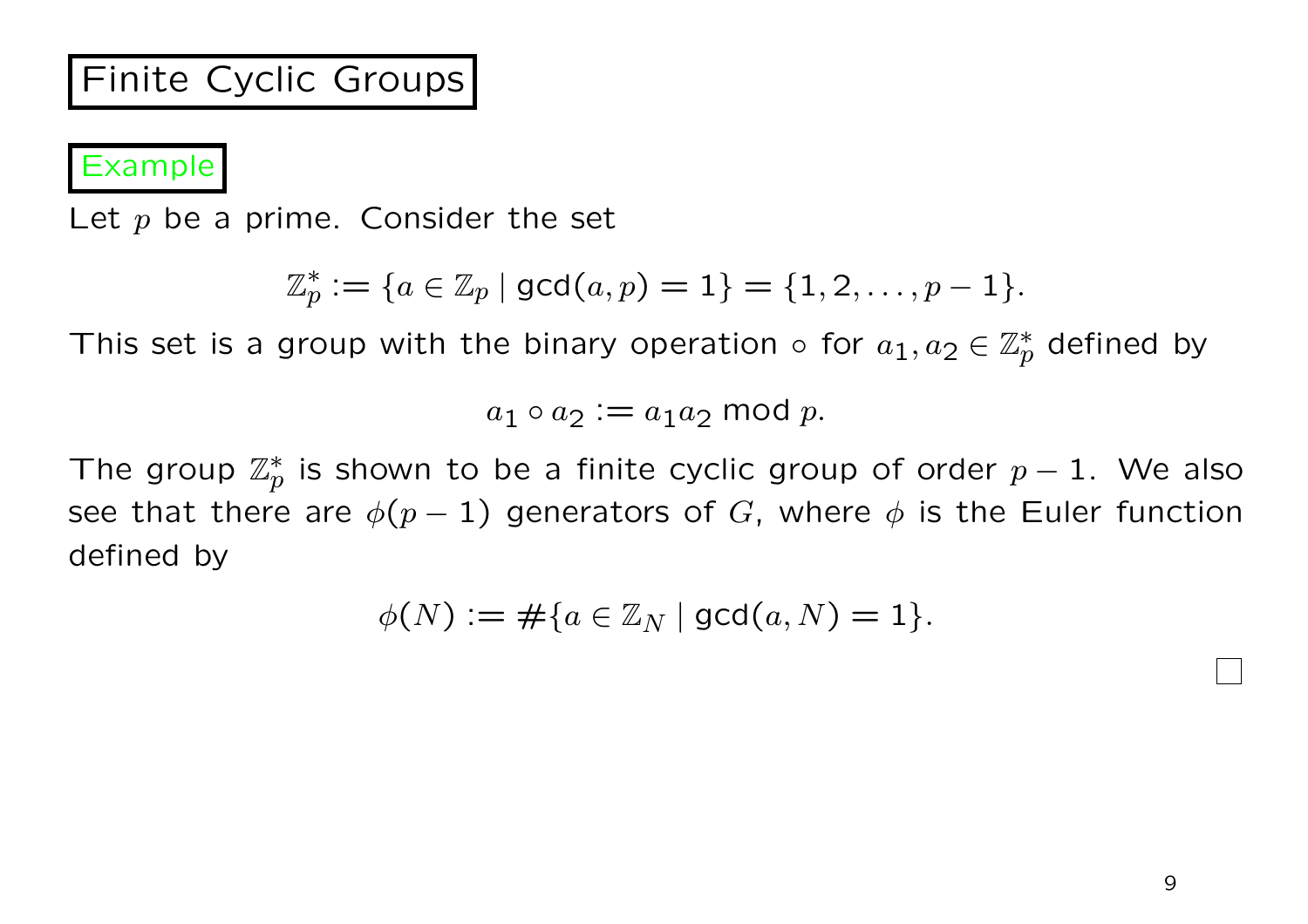#### Discrete Logarithm

Definition Let  $G$  be a finite cyclic group of order  $q$  and  $g$  its generator. Then, for every  $h \in G$  there is a *unique*  $x \in \mathbb{Z}_q$  such that  $g^x = h$ . We call this *x* the *discrete logarithm of h with respect to g* and write

$$
x = \log_g h.
$$

Discrete logarithms obey many of the same rules as "standard" logarithms. For example,

(i) 
$$
\log_g 1 = 0
$$
, where 1 is the unit element of *G*,

(ii)  $\log_q(h_1h_2) = (\log_q h_1 + \log_q h_2)$  mod *q*.

The discrete logarithm problem is to find the discrete logarithm log*<sup>g</sup> h*, given a generator *g* of *G* and an element  $h \in G$ . The hardness of the discrete logarithm problem is the hardness to find the discrete logarithm.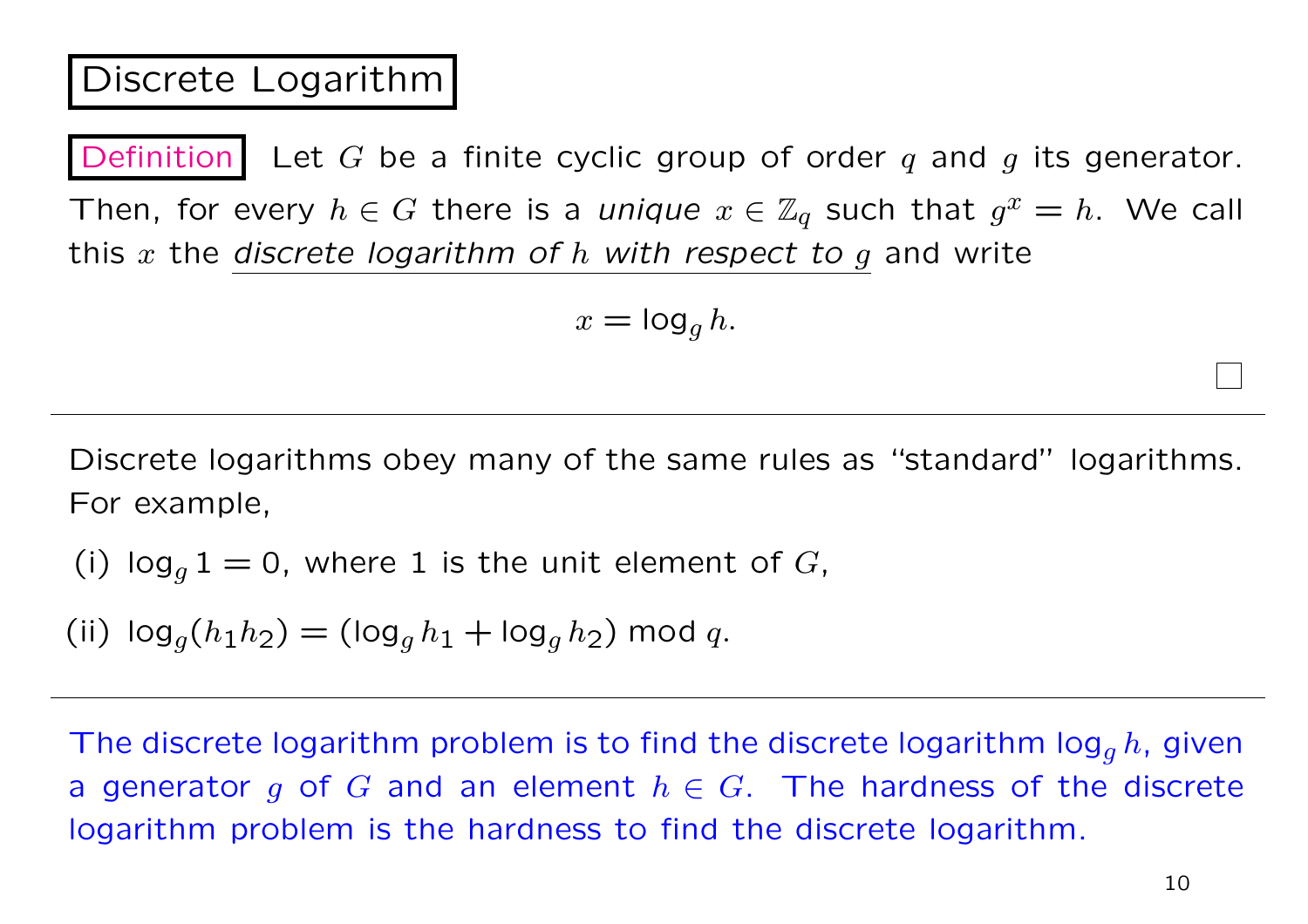#### Experiment for the Discrete Logarithm Problem

Let *G* be a finite cyclic group in a certain class.

Consider the following experiment defined for a probabilistic polynomialtime algorithm *A* and a parameter *n*:

The discrete logarithm experiment  $D\text{Log}_A(n)$ :

*1. Generate* (*G, q, g*)*, where G is a finite cyclic group of order q represented by n bit strings and g is a generator of G.*

 $\sqrt{2\pi}$ 

- *2. Generate*  $h \in G$  *uniformly.*
- *3. A is given*  $q, g, h$  *and outputs*  $x \in \mathbb{Z}_q$
- 4. The output of the experiment is defined to be 1 if  $g^x = h$  and 0 *otherwise.*

✒ ✑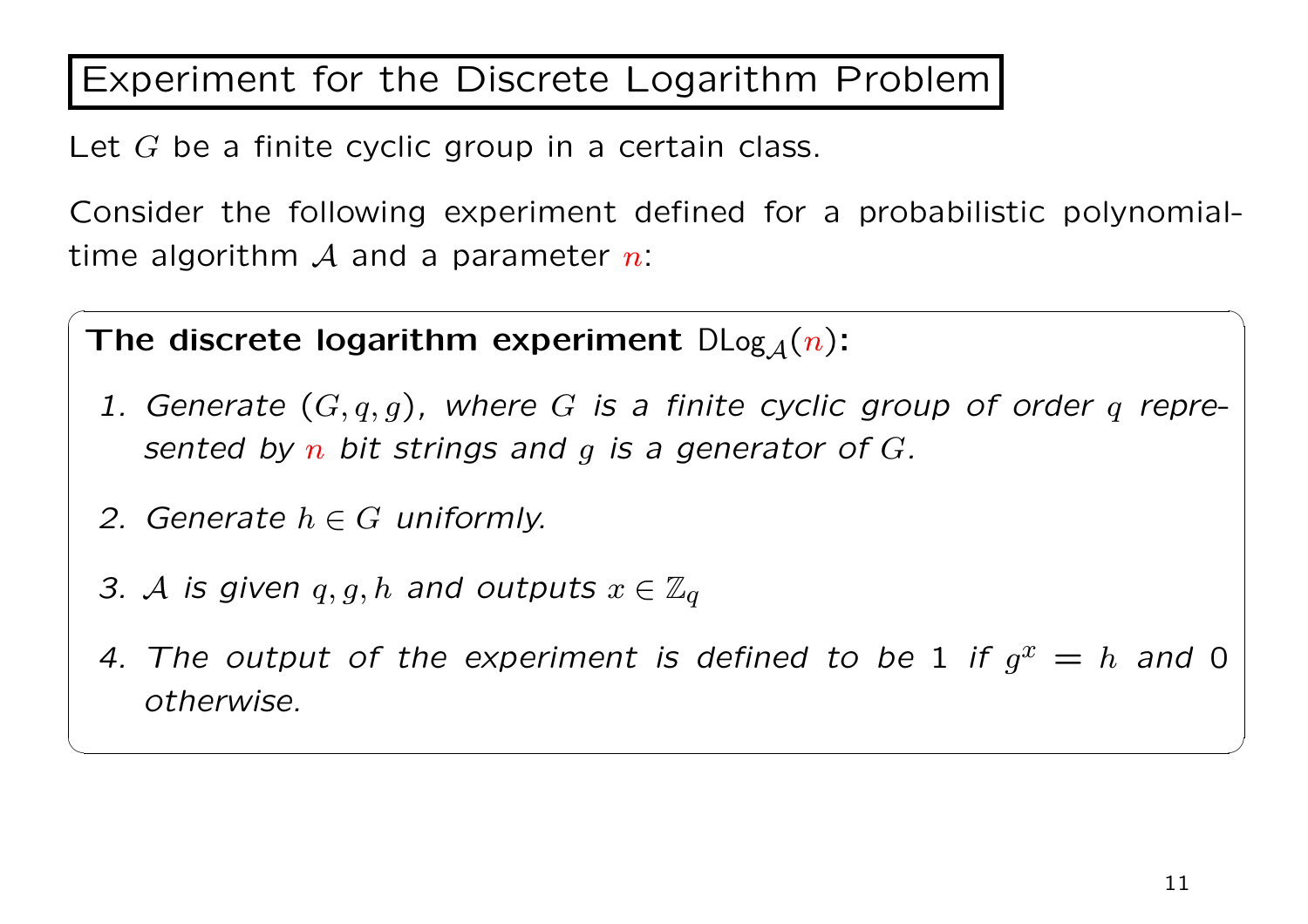#### Definition

We say that *the discrete logarithm problem is hard* (with respect to a certain class of finite cyclic groups) if for all probabilistic polynomial-time algorithms *A* and all  $d \in \mathbb{N}^+$  there exists  $N \in \mathbb{N}^+$  such that, for all  $n > N$ ,

$$
\mathsf{Prob}[\mathsf{DLog}_\mathcal{A}(n) = 1] \leq \frac{1}{n^d}.
$$

The hardness of the discrete logarithm problem is one of the major computational hardness assumptions by which the security of cryptographic schemes is proved.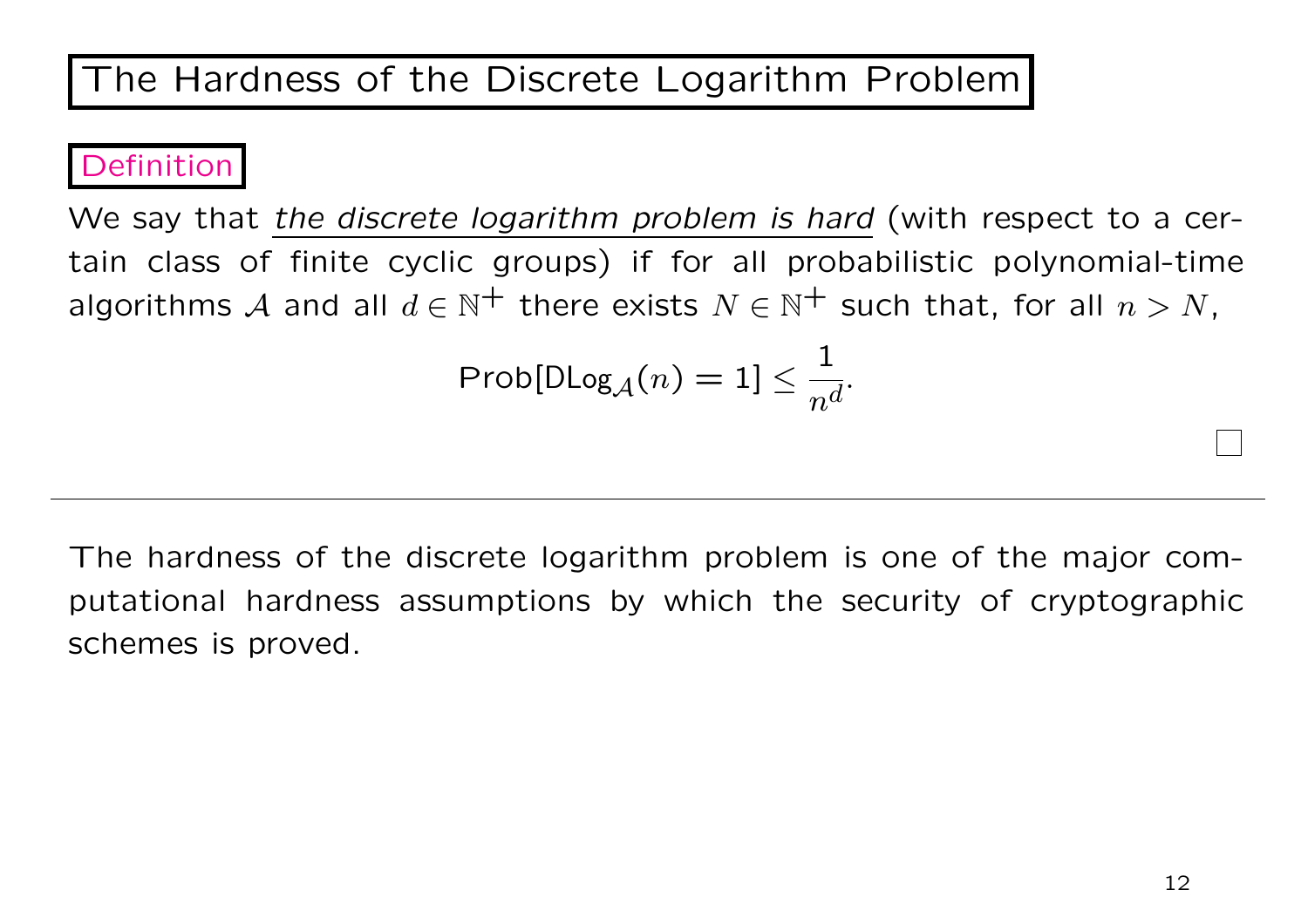# **The Generic Group Model**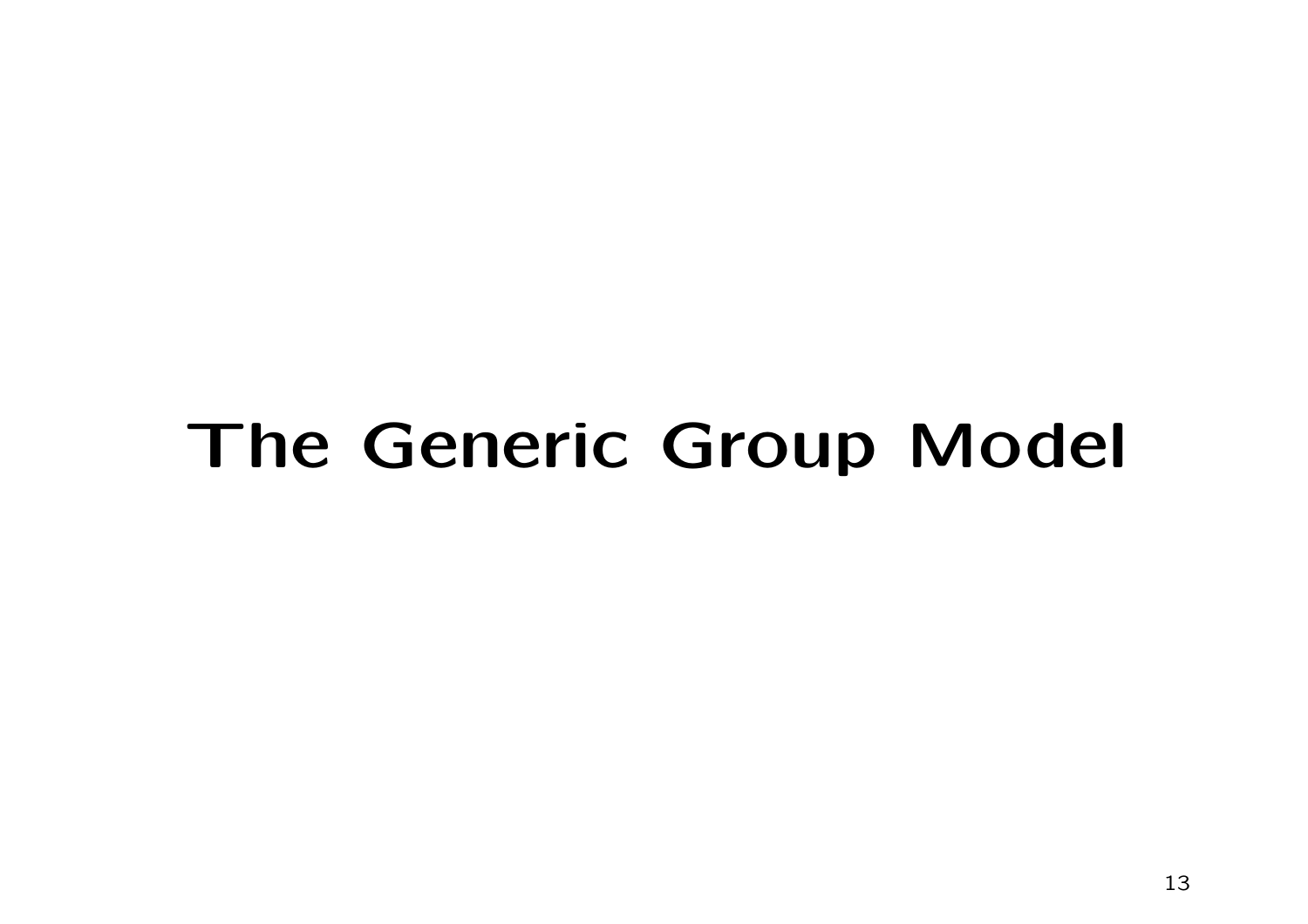# **The Generic Algorithm**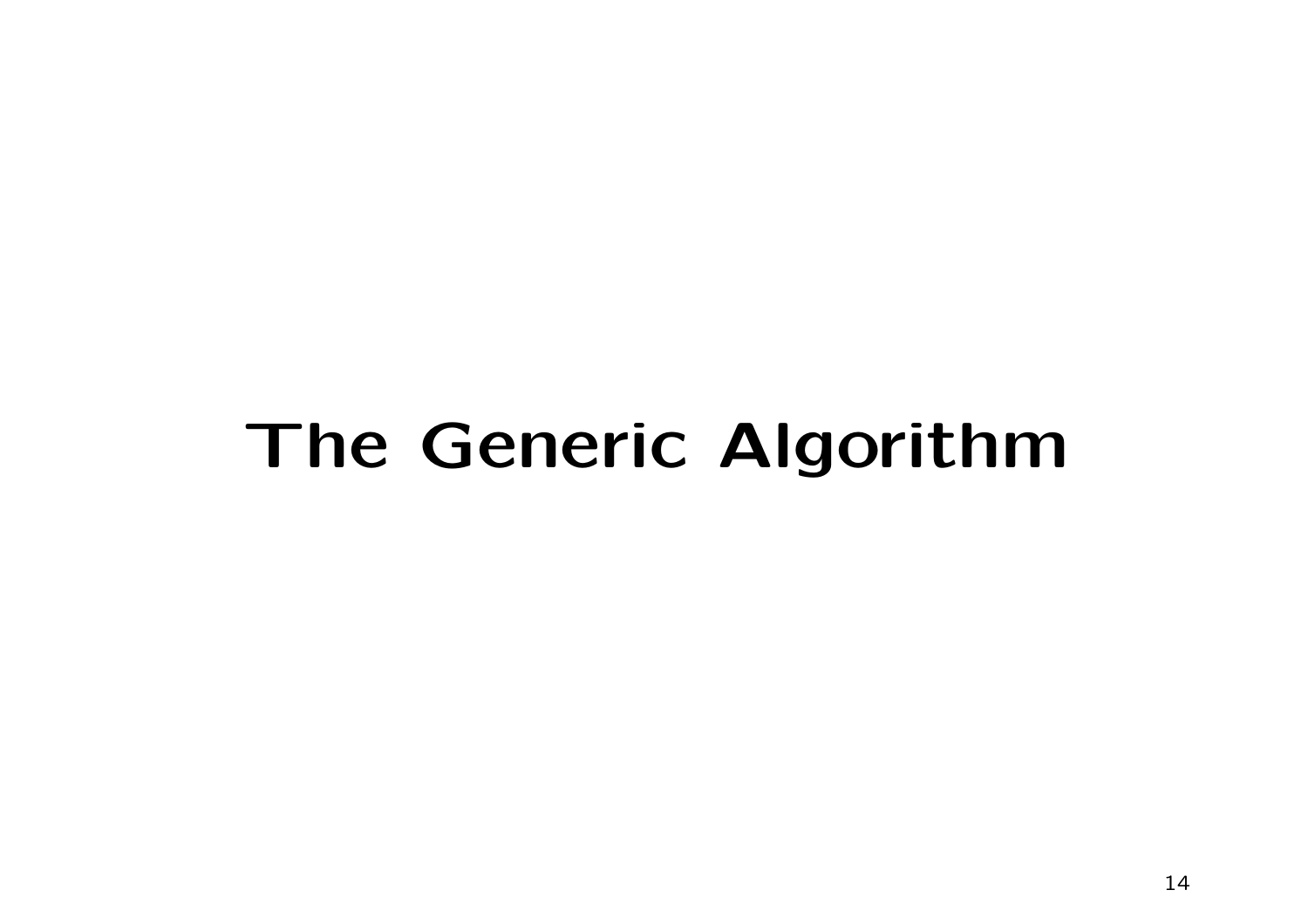#### The Generic Algorithm: Motivation and Intuition

We want to consider group algorithms which only use the minimal properties of group as a finite cyclic group.

The generic algorithms are *generic* group algorithms in the sense that they apply equally well to all finite cyclic groups. The generic algorithms do not relay on specific properties of a *particular* finite cyclic group or class of finite cyclic groups.

To realize this, the group operations of a finite cyclic group are performed via oracle calls by the generic algorithms, and all possible finite cyclic groups of a given order are considered as an oracle in a randomized manner.

Thus, Shoup introduced the notion of generic algorithm in 1997.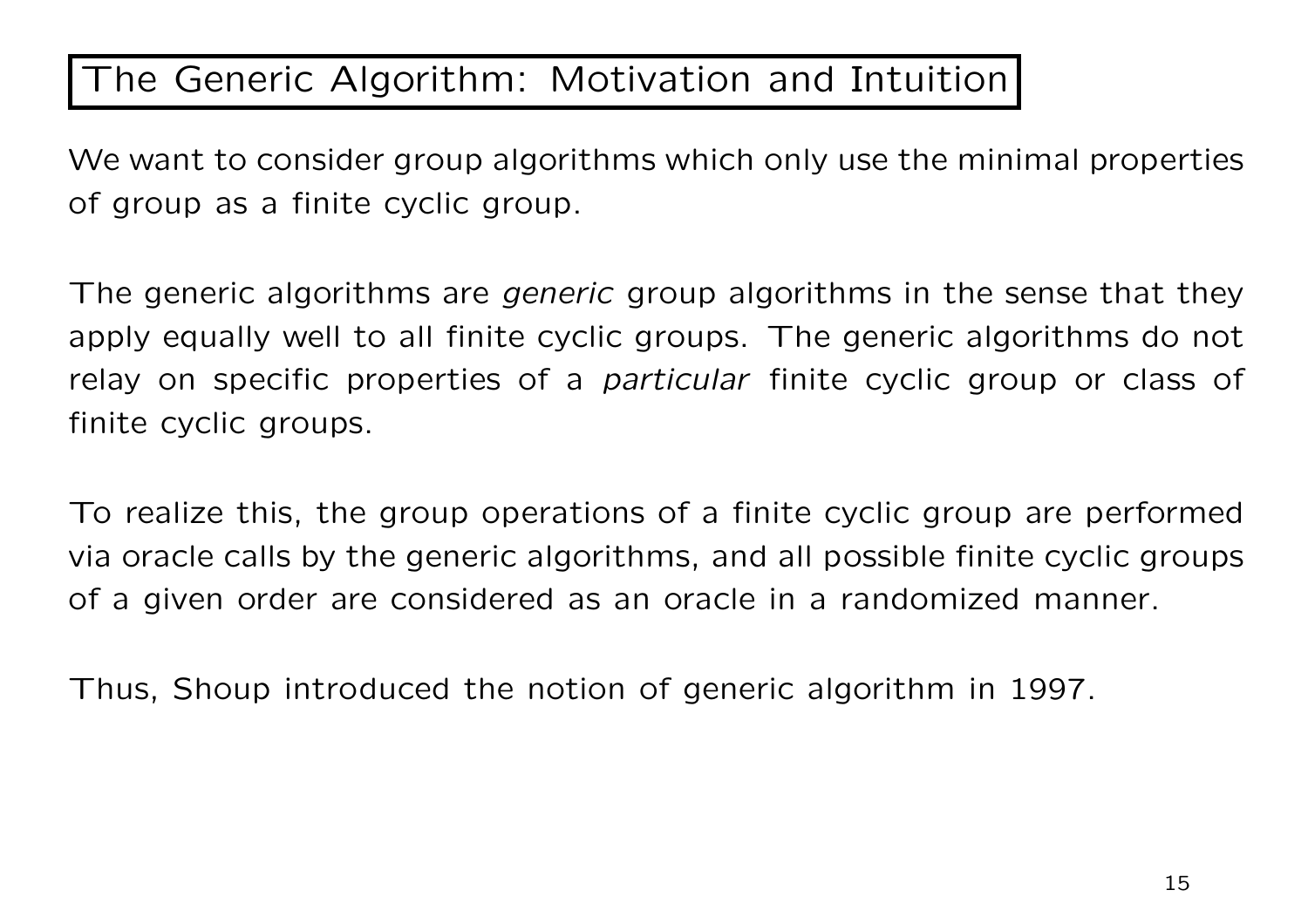#### Encoding Function into *n* Bitstrings

Definition [Encoding Function into *n* Bitstrings] Let  $n \in \mathbb{N}^+ = \{1, 2, 3, \dots\}$ . An *encoding function into n bitstrings* is a bijective function mapping  $\mathbb{Z}_{2^n} = \{0, 1, \ldots, 2^n - 1\}$  to  $\{0, 1\}^n$ .

Let  $N \leq 2^n$ .

- *•* For every pair of finite cyclic group *G* of order *N* and its generator, there is an encoding function  $\sigma$  into  $n$  bitstrings such that  $G$  is isomorphic to  $\mathbb{Z}_N$  via σ.
- *•* Conversely, for every encoding function *σ* into *n* bitstrings, by defining the binary operation  $\sigma(x) \circ \sigma(y) := \sigma(x + y)$  on  $\sigma(\mathbb{Z}_N)$ , the set  $\sigma(\mathbb{Z}_N)$ becomes a finite cyclic group of order N with generator  $\sigma(1)$  and the set  $\sigma(\mathbb{Z}_N)$  is isomorphic to  $\mathbb{Z}_N$  via  $\sigma$ .

In this manner, there is a bijective correspondence between a pair of a finite cyclic group *G* of order *N* and its generator, and an encoding function *σ* into *n* bitstrings.

By choosing  $\sigma$  appropriately, any finite cyclic group  $G$  (with its generator) can be represented.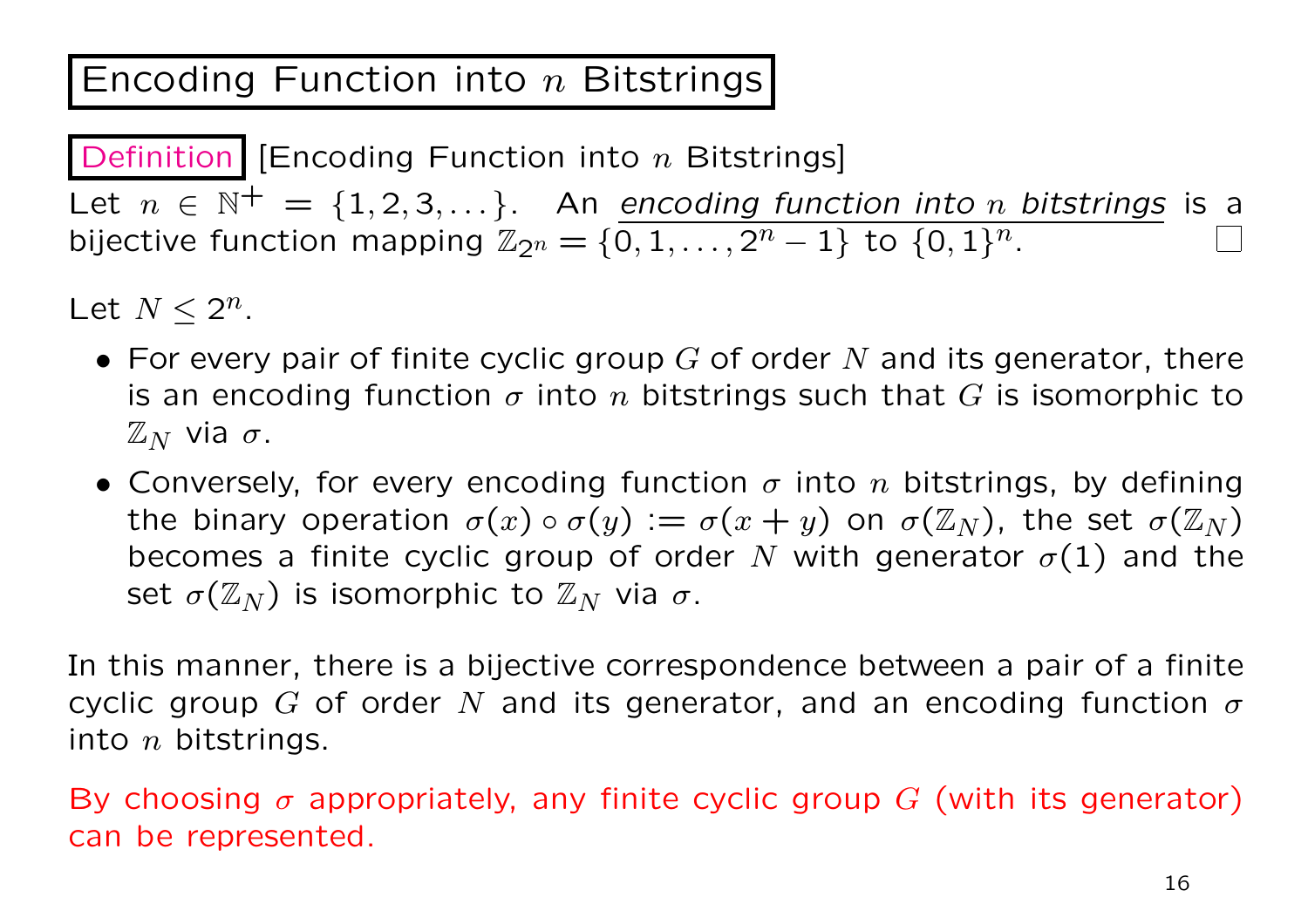#### Generic Algorithm

Definition | [Generic Algorithm, Shoup 97]

A *generic algorithm* is a probabilistic oracle Turing machine *A* which behaves as follows:

Let  $n \in \mathbb{N}^+$ , and let  $\sigma$  be an encoding function into  $n$  bitstrings and  $N$ a positive integer with  $N \leq 2^n$ .

- (i) A takes as input a list  $\sigma(x_1), \ldots, \sigma(x_k)$  with  $x_1, \ldots, x_k \in \mathbb{Z}_N$ , as well as (the binary representations of) *N* and its prime factorization.
- (ii) As *A* is executed, it is allowed to make calls to oracles which compute the functions  $add\colon \sigma(\mathbb{Z}_N)\times \sigma(\mathbb{Z}_N) \to \sigma(\mathbb{Z}_N)$  and  $inv\colon \sigma(\mathbb{Z}_N)\to \sigma(\mathbb{Z}_N)$ with

 $\alpha d d(\sigma(x), \sigma(y)) = \sigma(x + y)$  and  $inv(\sigma(x)) = \sigma(-x)$ .

The algorithm *A* do not perform these operations internally by itself.

(iii) Eventually, *A* halts and outputs a finite binary string, denoted by

 $\mathcal{A}(N;\sigma(x_1),\ldots,\sigma(x_k)).$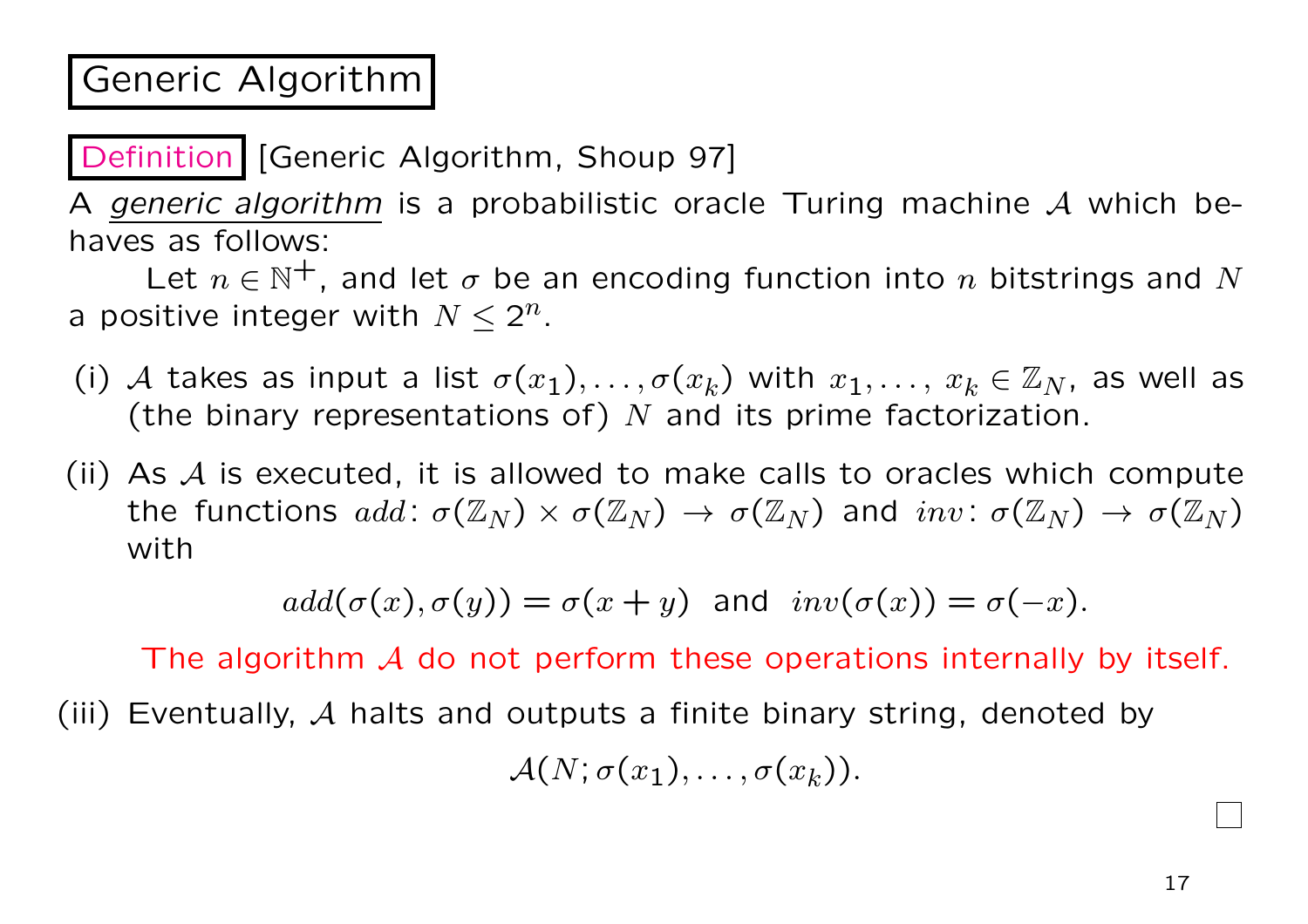# **The Discrete Logarithm Problem in the Generic Group Model**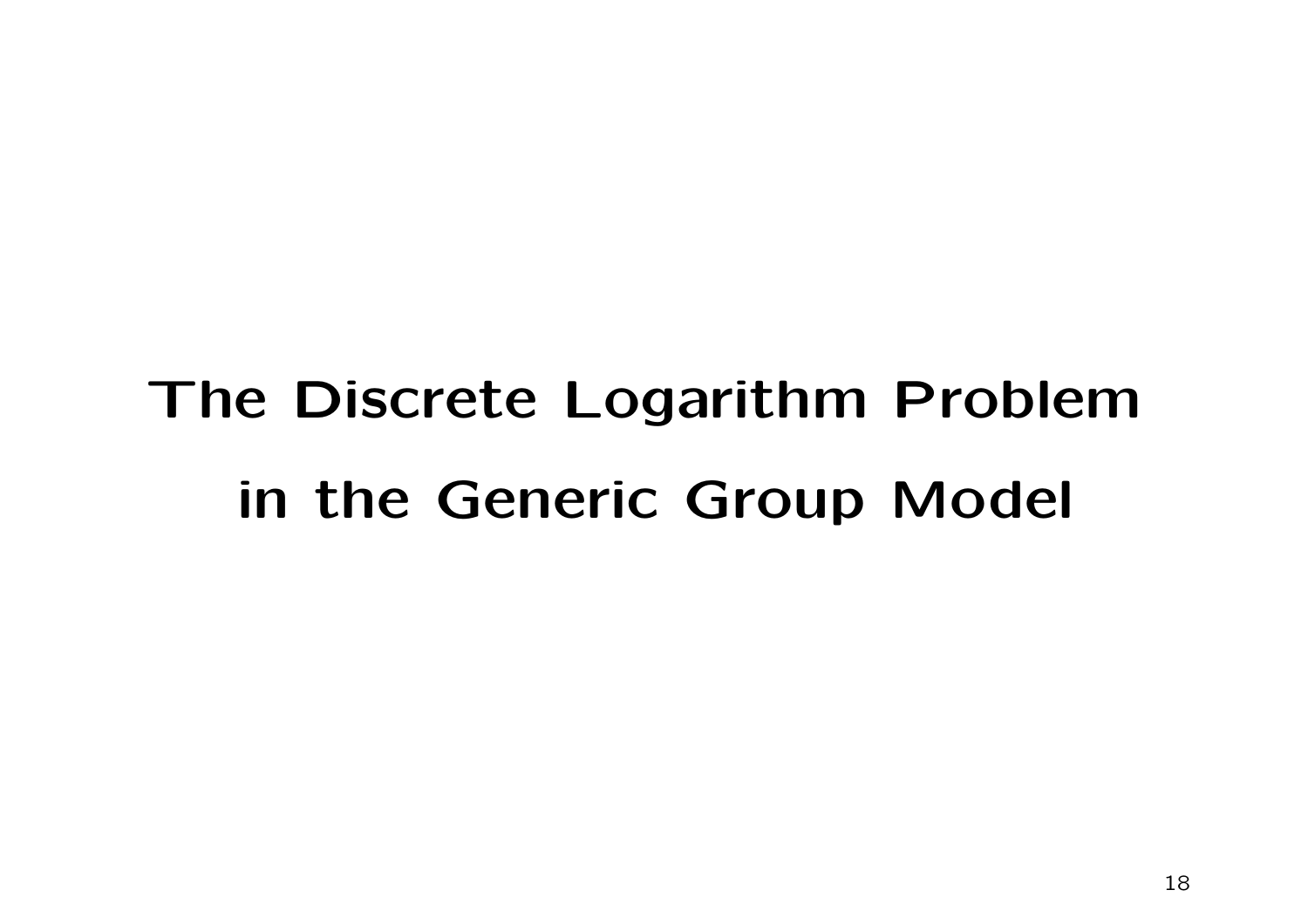#### Experiment for the Discrete Logarithm Problem A

Consider the following experiment defined for a polynomial-time generic algorithm  $A$ , a parameter  $n$ , and a positive integer  $N \leq 2^n$ :

 $\sqrt{2\pi}$ 

The discrete logarithm experiment  $D\text{Log}_A(n, N)$ :

- *1. Generate an encoding function σ into n bitstrings uniformly.*
- *2. Generate*  $x \in \mathbb{Z}_N$  *uniformly.*
- *3. The output of the experiment is defined to be* 1 *if*

 $A(N;\sigma(1),\sigma(x)) = x$ 

*σ*(1) *is a generator of the finite cyclic group*  $\sigma(\mathbb{Z}_N)$  *of order N*, and *x* is the discrete logarithm of  $\sigma(x)$  with respect to  $\sigma(1)$ . *and* 0 *otherwise.*

✒ ✑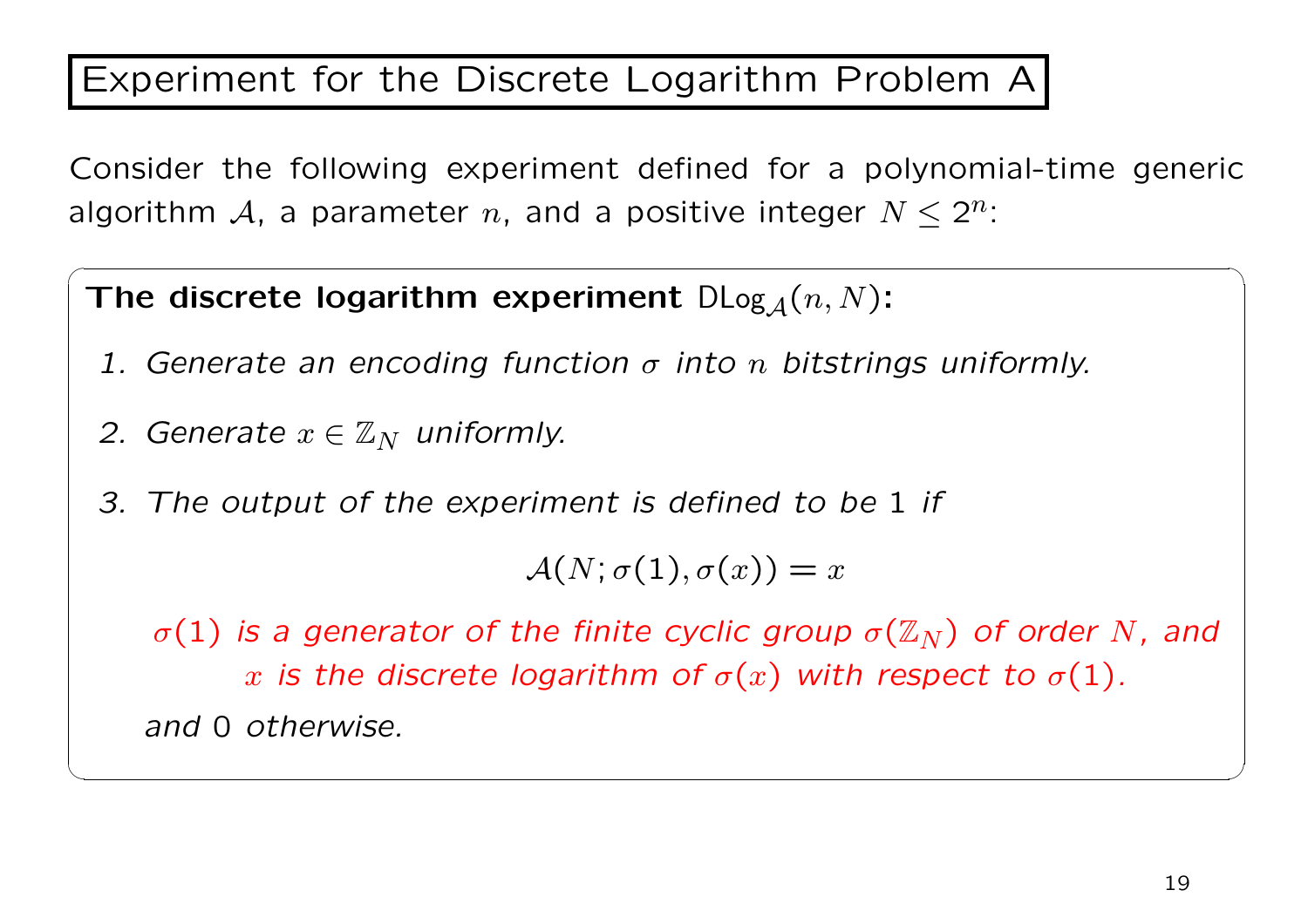The Hardness of the Discrete Logarithm Problem A

#### Theorem [Shoup 97]

There exists  $C \in \mathbb{N}^+$  such that, for every generic algorithm  $A, n \in \mathbb{N}^+$ , and *N* with  $N \leq 2^n$ ,

$$
\mathsf{Prob}[\mathsf{DLog}_\mathcal{A}(n,N)=1]\leq \frac{Cm^2}{p},
$$

where *p* is the largest prime divisor of *N* and *m* is the maximum number of the oracle queries among all the computation paths of *A*.

If we insist that *A* succeed with probability bounded by a positive constant (e.g.,  $1/2$ ) to the below, this theorem translates into a lower bound  $\Omega(\sqrt{p})$ of the number of group operations queried by *A*.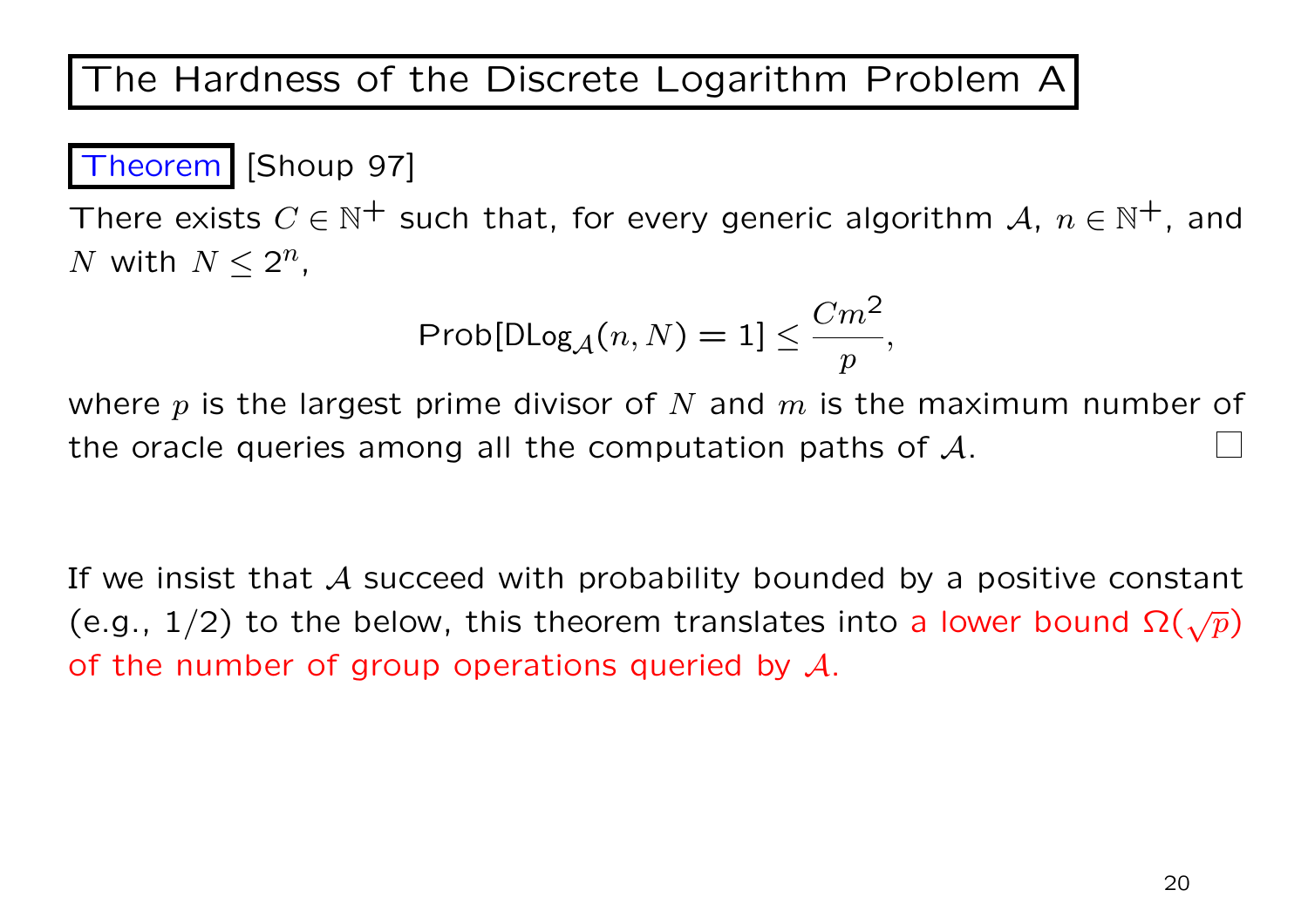**Translating Shoup's result into the form well used as a computational assumption**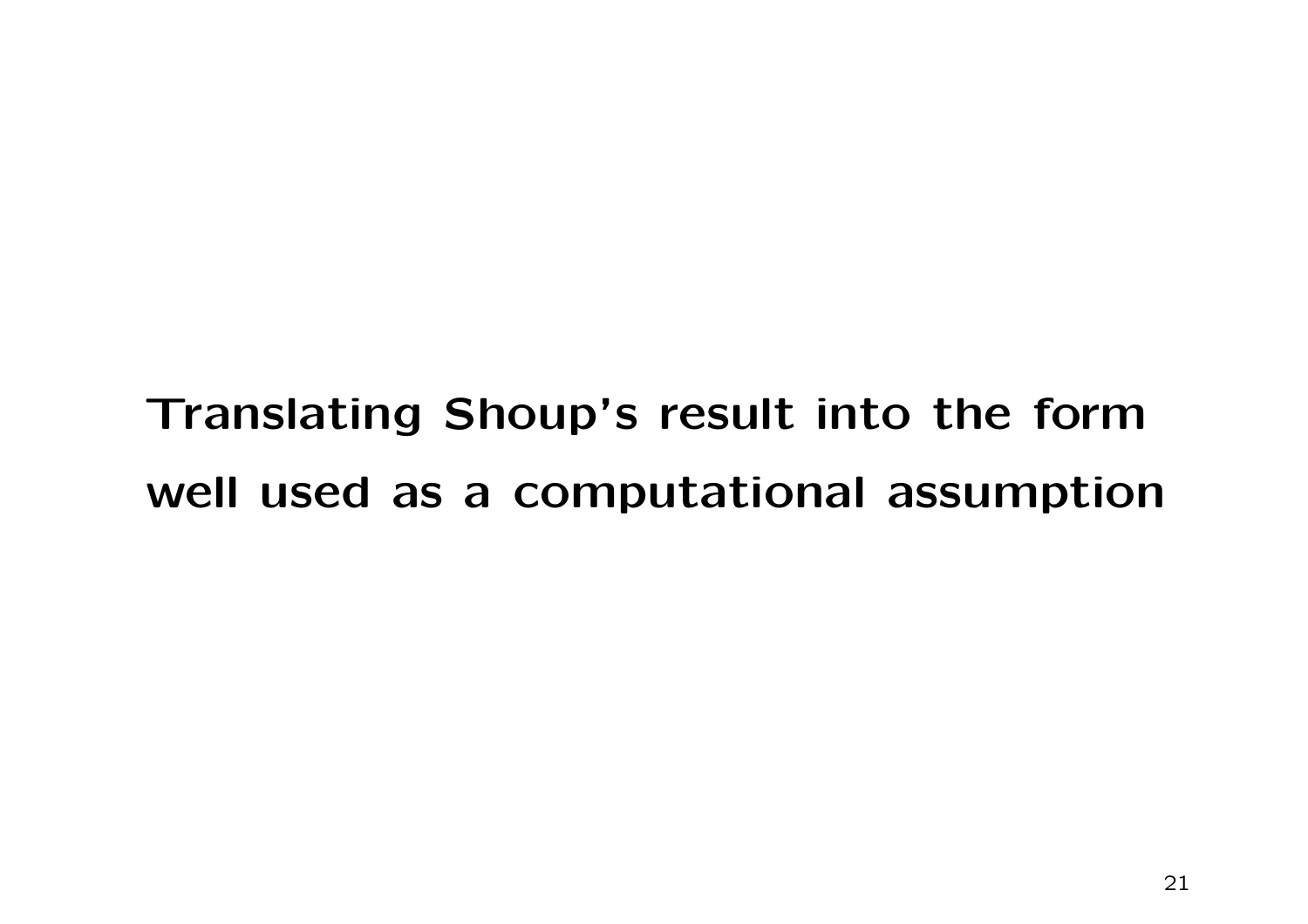#### Experiment for the Discrete Logarithm Problem B

Consider the following experiment for a polynomial-time generic algorithm *A*, a parameter *n*, and an encoding function  $\sigma$  into *n* bitstrings:

 $\sqrt{2\pi}$ 

**The discrete logarithm experiment**  $D\text{Log}_{A}(n, \sigma)$ :

- *1. Generate an n-bit prime p uniformly.*
- *2. Generate*  $x \in \mathbb{Z}_p$  *uniformly.*
- *3. The output of the experiment is defined to be* 1 *if*

 $\mathcal{A}(p; \sigma(1), \sigma(x)) = x$ 

✒ ✑

*and* 0 *otherwise.*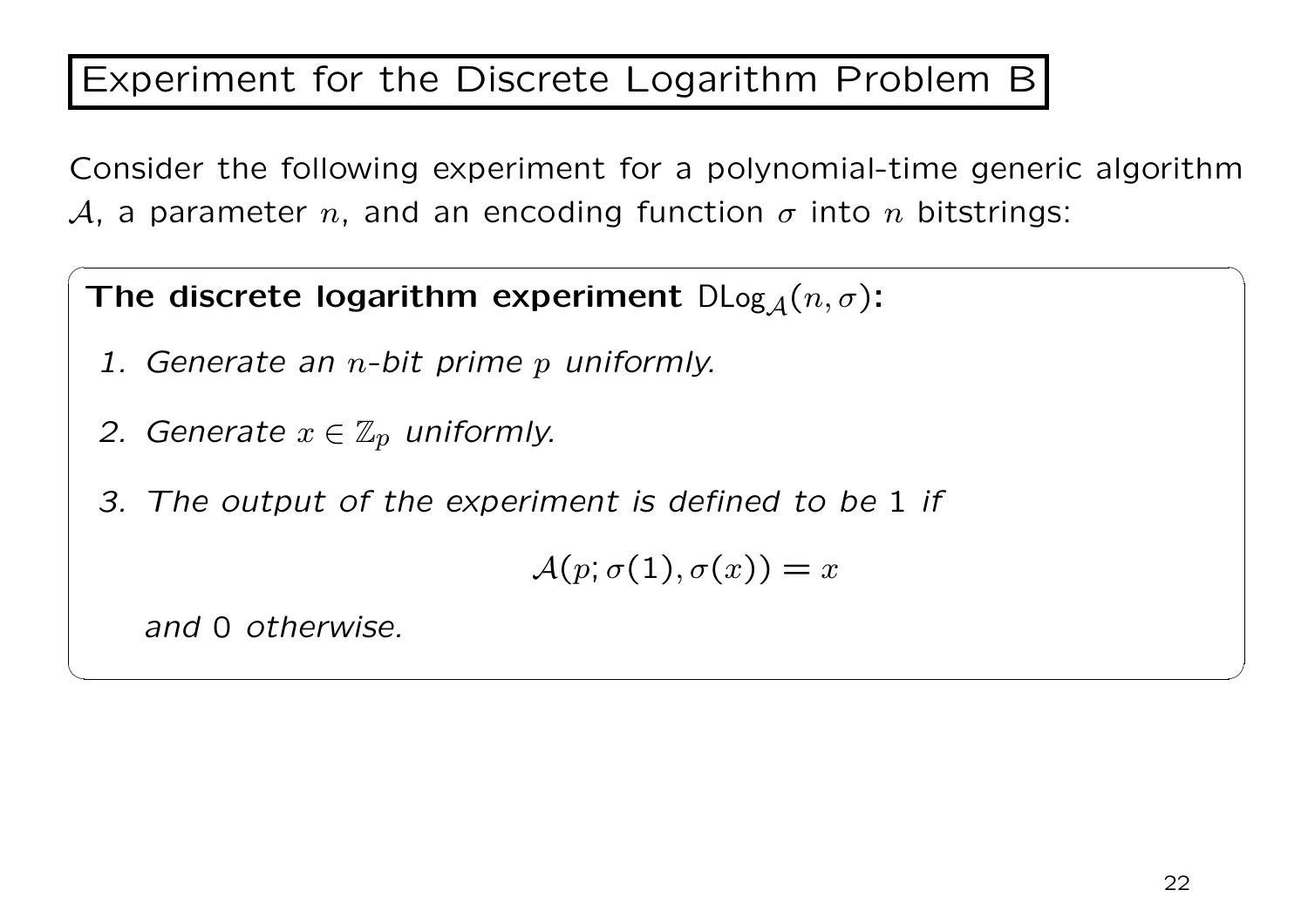#### The Hardness of the Discrete Logarithm Problem B

The hardness of the discrete logarithm problem in the generic group model is then formulated as follows.

Definition We say that *the discrete logarithm problem is hard in the generic group model* if for all polynomial-time generic algorithms A and all  $d \in \mathbb{N}^+$ there exists  $N \in \mathbb{N}^+$  such that, for all  $n > N$ ,

$$
\frac{1}{\# \mathsf{Encf}_n} \sum_{\sigma \in \mathsf{Encf}_n} \mathsf{Prob}[\mathsf{DLog}_\mathcal{A}(n, \sigma) = 1] \leq \frac{1}{n^d},
$$

where Encf*n* is the set of all encoding functions into *n* bitstrings.

Note that the probability is averaged over all encoding functions into *n* bitstrings. This results in a random encoding function into *n* bitstrings, i.e., the generic group.

Theorem The discrete logarithm problem is hard in the generic group model.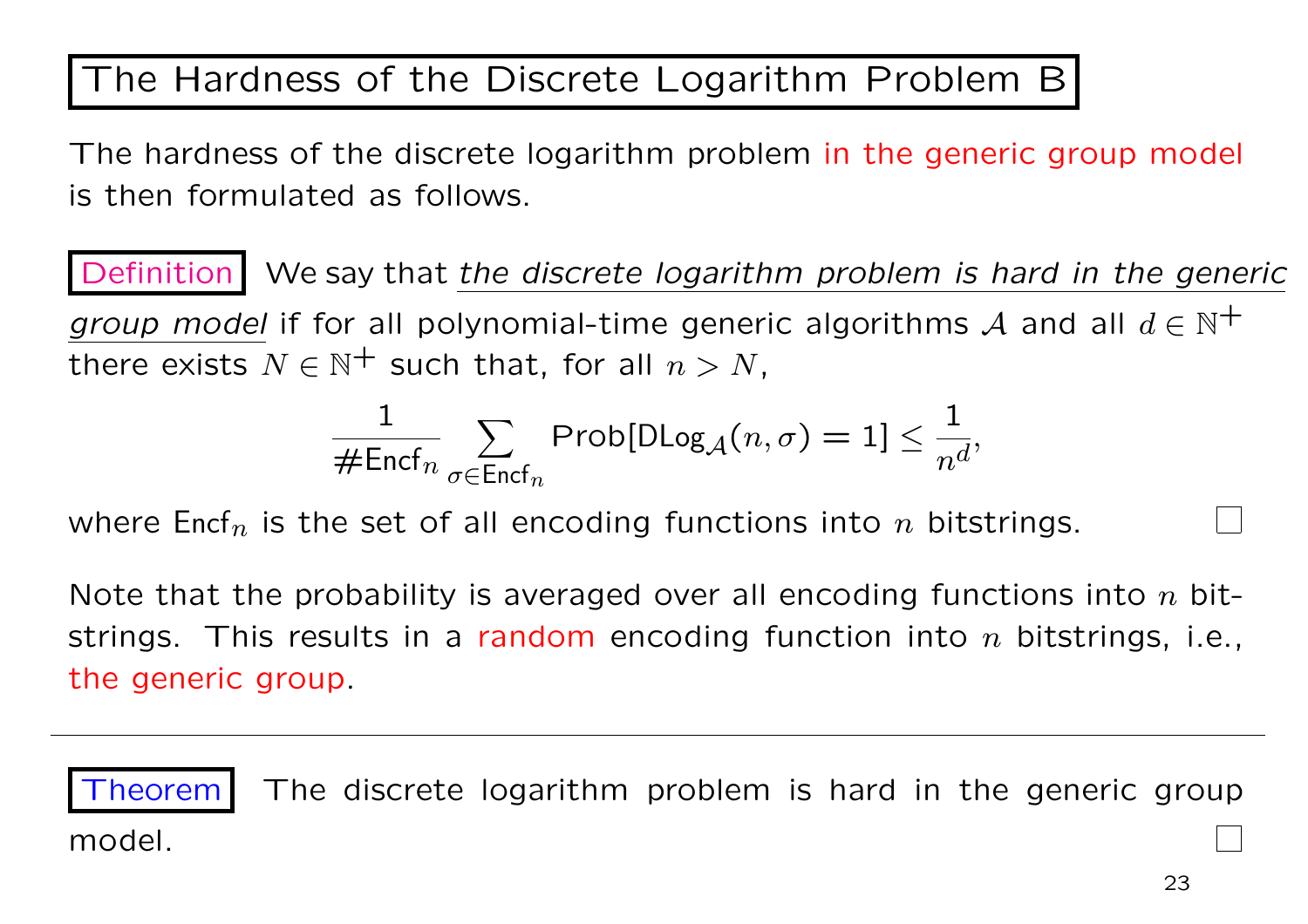**Our aim is the secure instantiation of the generic group.**

**For that purpose, we translate Shoup's result into a stronger computational hardness.**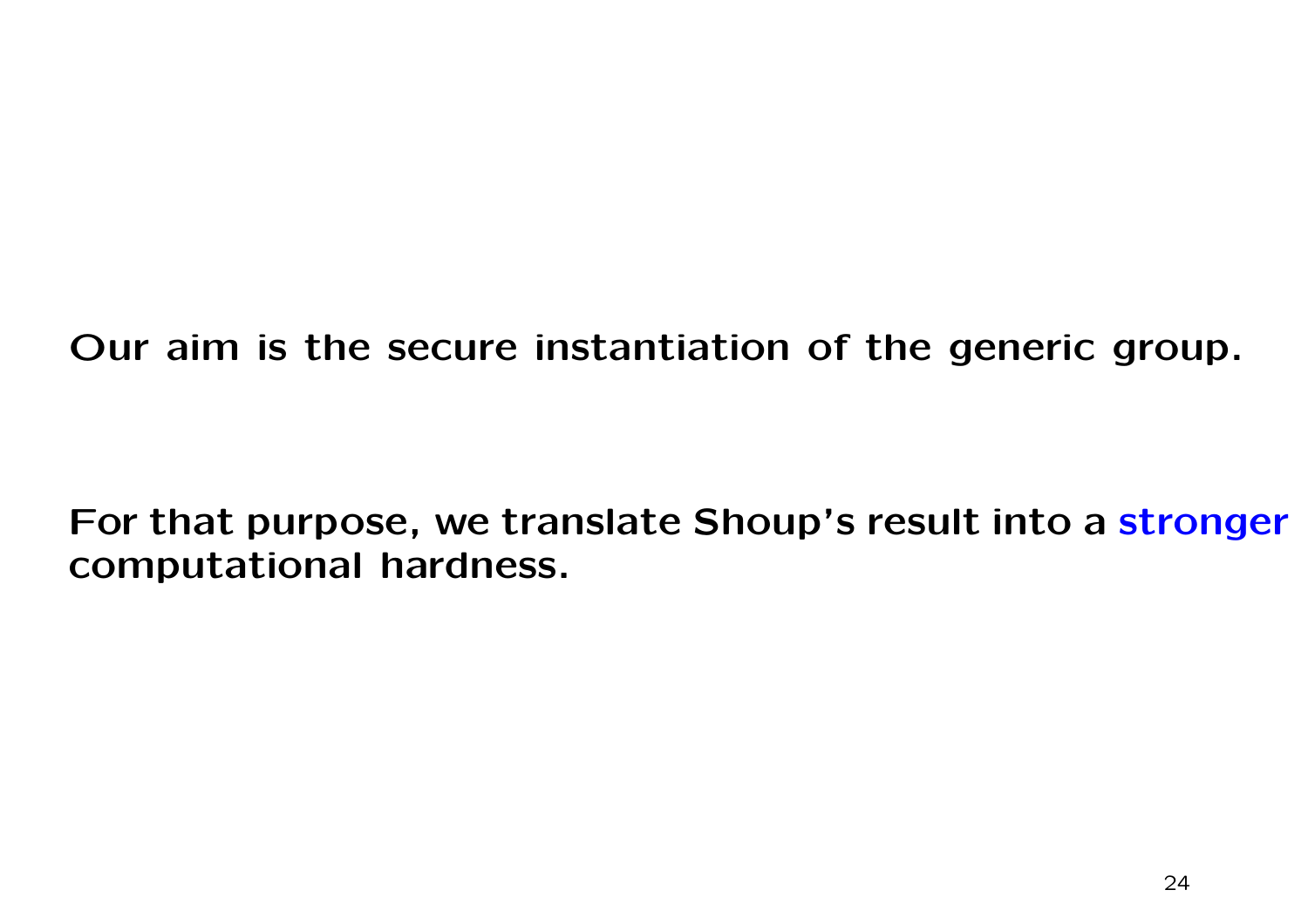**To put it plainly, the content of this research is, in essence, to perform computable analysis over cryptography.**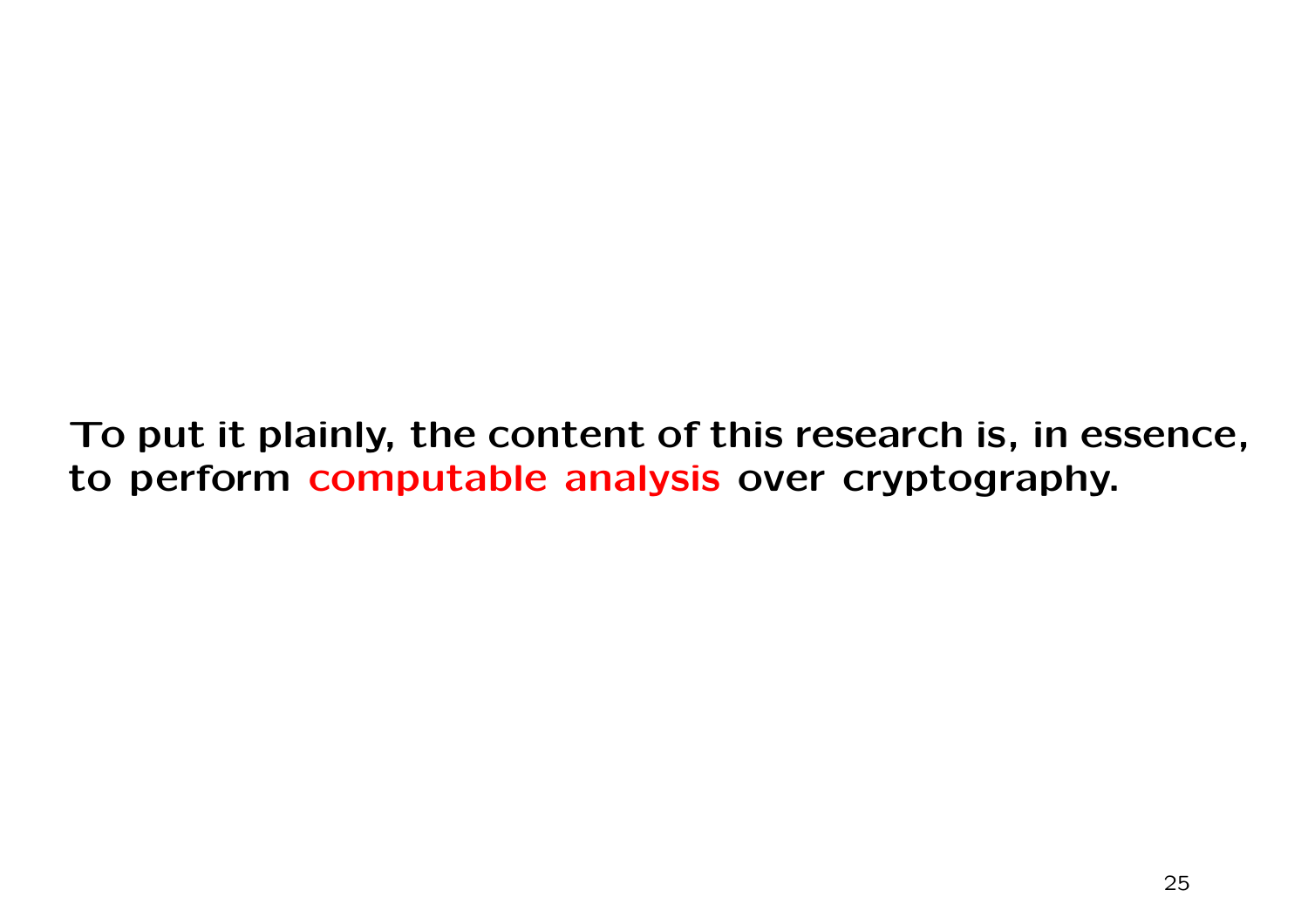#### The Effective Hardness of the Discrete Logarithm Problem

In this talk we consider a stronger notion of the hardness of the discrete logarithm problem. This stronger notion, called the effective hardness of the discrete logarithm problem, is defined as follows:

We first choose a particular recursive enumeration  $A_1$ ,  $A_2$ ,  $A_3$ ,... of all polynomial-time generic algorithms. It is easy to show that such an enumeration exists.

The effective hardness of the discrete logarithm problem in the generic group model is then formulated as follows.

Definition We say that the discrete logarithm problem is effectively hard in *the generic group model* if there exists a computable function  $f: \mathbb{N}^+ \times \mathbb{N}^+ \to$  $\mathbb{N}^+$  such that, for all  $i, d, n \in \mathbb{N}^+$ , if  $n > f(i, d)$  then

$$
\frac{1}{\# \text{Encf}_n} \sum_{\sigma \in \text{Encf}_n} \text{Prob}[\text{DLog}_{\mathcal{A}_i}(n, \sigma) = 1] \leq \frac{1}{n^d}.
$$

26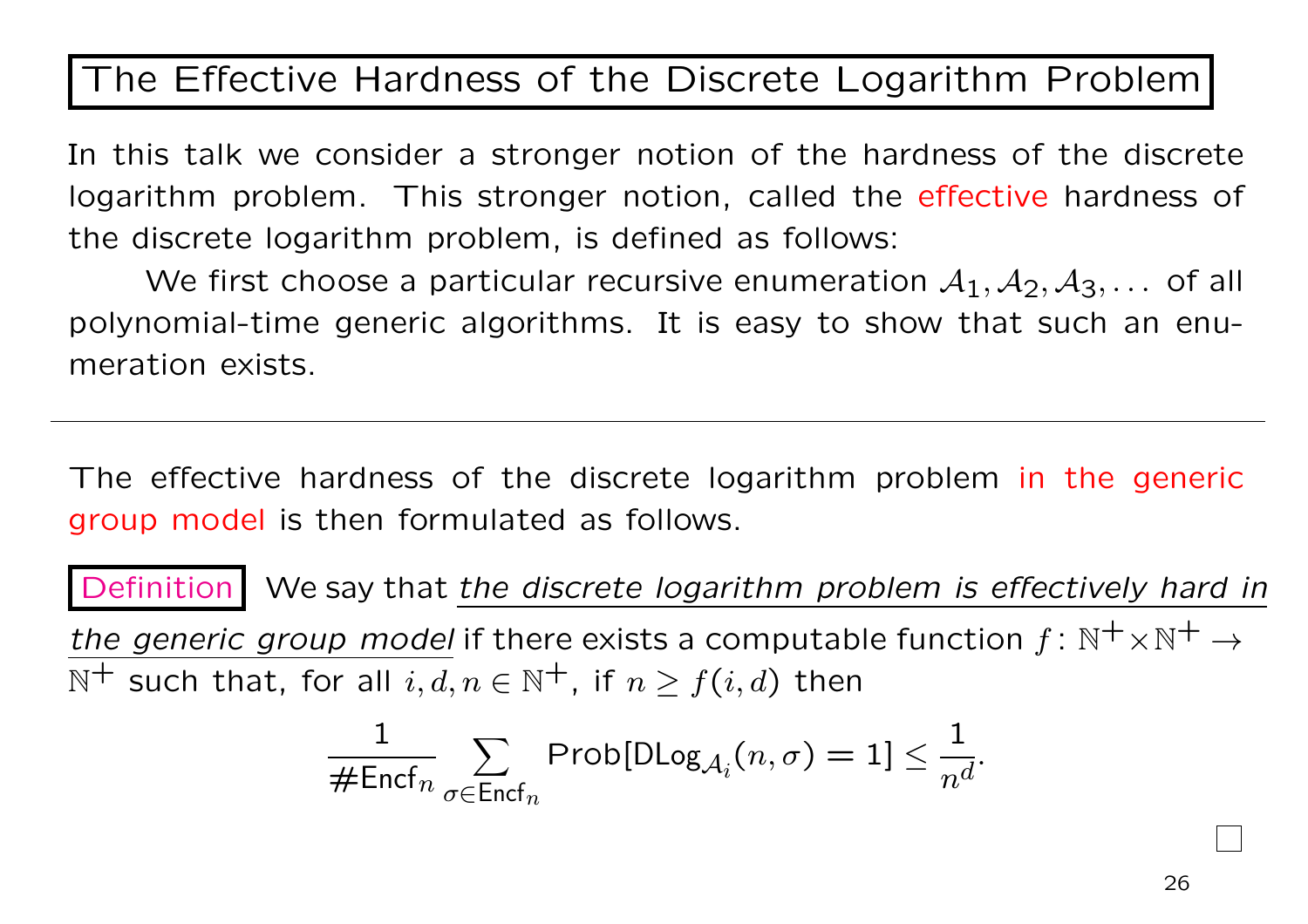#### Effective Hardness ?

In the definitions of the (conventional) hardness of the discrete logarithm problem, the number *N* is only required to exist, depending on an adversary *A* and a number *d*, that is, the success probability of the attack by an adversary  ${\cal A}$  on a security parameter  $n$  is required to be less than  $1/n^d$  for all sufficiently large *n*, where the lower bound of such *n* is not required to be computable from *A* and *d*.

On the other hand, in the definitions of the effective hardness of the discrete logarithm problem, it is required that the lower bound *N* of such *n* can be computed from the code of *A* and *d*.

#### Definition [posted again]

We say that *the discrete logarithm problem is hard in the generic group model* if for all polynomial-time generic algorithms A and all  $d \in \mathbb{N}^+$  there exists  $N \in \mathbb{N}^+$  such that, for all  $n > N$ ,

$$
\frac{1}{\# \mathsf{Encf}_n} \sum_{\sigma \in \mathsf{Encf}_n} \mathsf{Prob}[\mathsf{DLog}_\mathcal{A}(n, \sigma) = 1] \leq \frac{1}{n^d}.
$$

27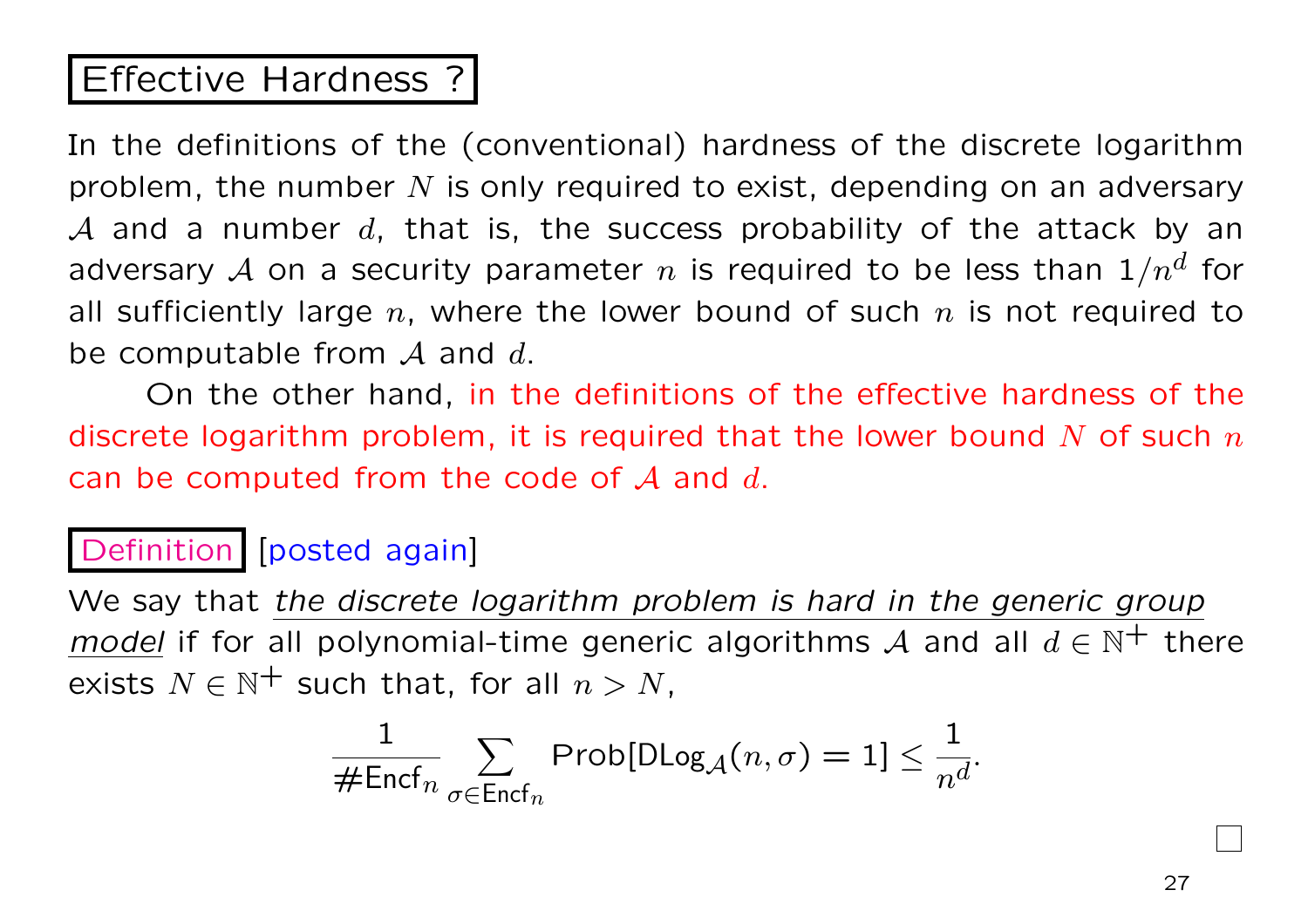#### Effective Hardness ?

In modern cryptography based on computational security, it is important to choose the security parameter *n* of a cryptographic scheme as small as possible to the extent that the security requirements are satisfied, in order to make the efficiency of the scheme as high as possible.

For that purpose, it is desirable to be able to calculate a concrete value of *N*, given the code of *A* and *d*, since *N* gives a lower bound of the security parameter for which the security requirements specified by *A* and *d* are satisfied. This results in the notion of effective hardness.

#### Definition [posted again]

We say that *the discrete logarithm problem is hard in the generic group model* if for all polynomial-time generic algorithms A and all  $d \in \mathbb{N}^+$  there exists  $N \in \mathbb{N}^+$  such that, for all  $n > N$ ,

$$
\frac{1}{\# \text{Encf}_n} \sum_{\sigma \in \text{Encf}_n} \text{Prob}[\text{DLog}_\mathcal{A}(n, \sigma) = 1] \leq \frac{1}{n^d}.
$$

28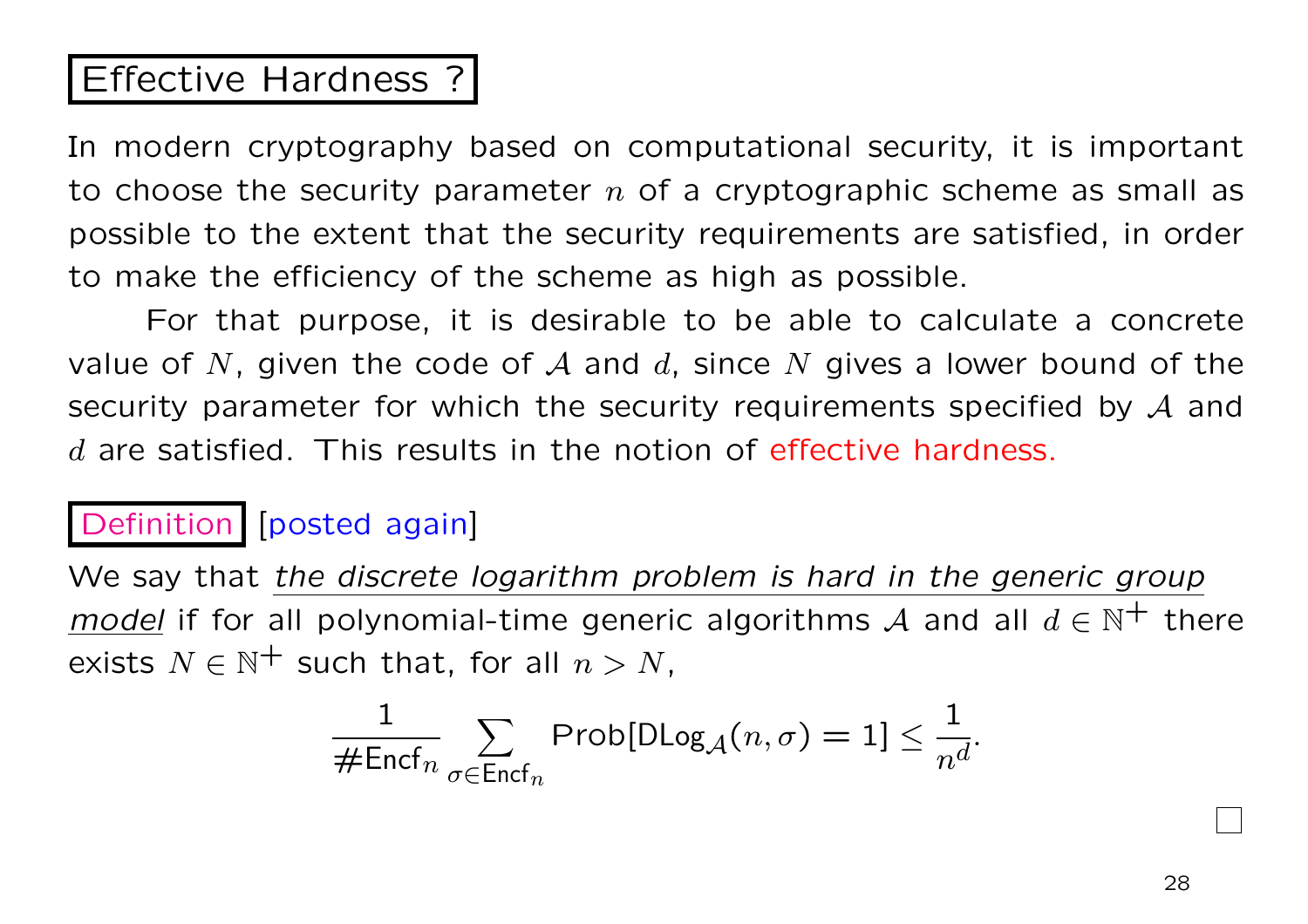#### The Effective Hardness of the Discrete Logarithm Problem

#### Definition [posted again]

We say that *the discrete logarithm problem is effectively hard in the generic group model* if there exists a computable function  $f: \mathbb{N}^+ \times \mathbb{N}^+ \to \mathbb{N}^+$  such that, for all  $i, d, n \in \mathbb{N}^+$ , if  $n > f(i, d)$  then

$$
\frac{1}{\# \mathsf{Encf}_n} \sum_{\sigma \in \mathsf{Encf}_n} \mathsf{Prob}[\mathsf{DLog}_{\mathcal{A}_i}(n, \sigma) = 1] \leq \frac{1}{n^d}.
$$

Shoup's result can be translated into the following stronger form:

Theorem The discrete logarithm problem is effectively hard in the generic group model.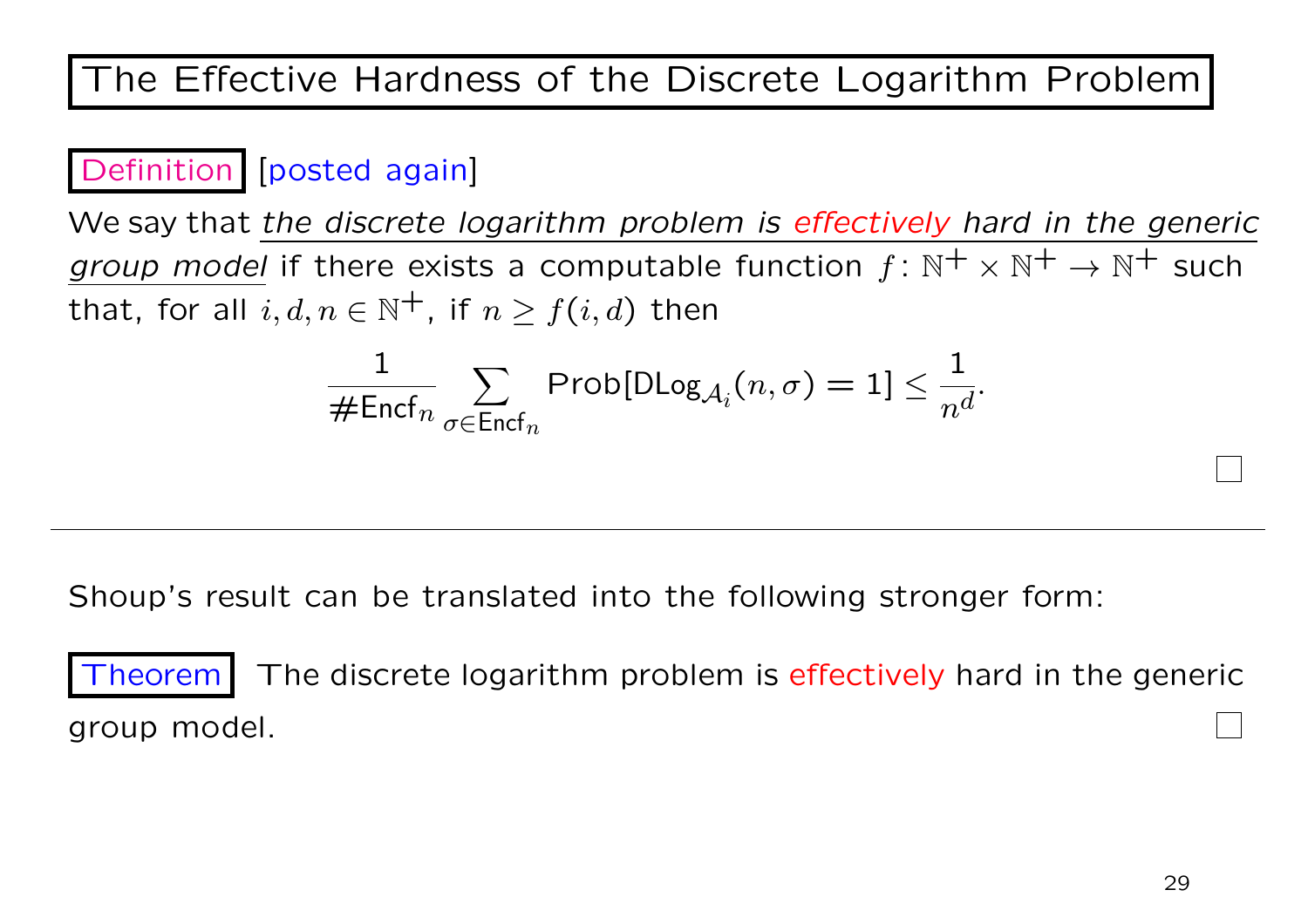**Applying algorithmic randomness together with the effective hardness, we securely instantiate the generic group by a computable function.**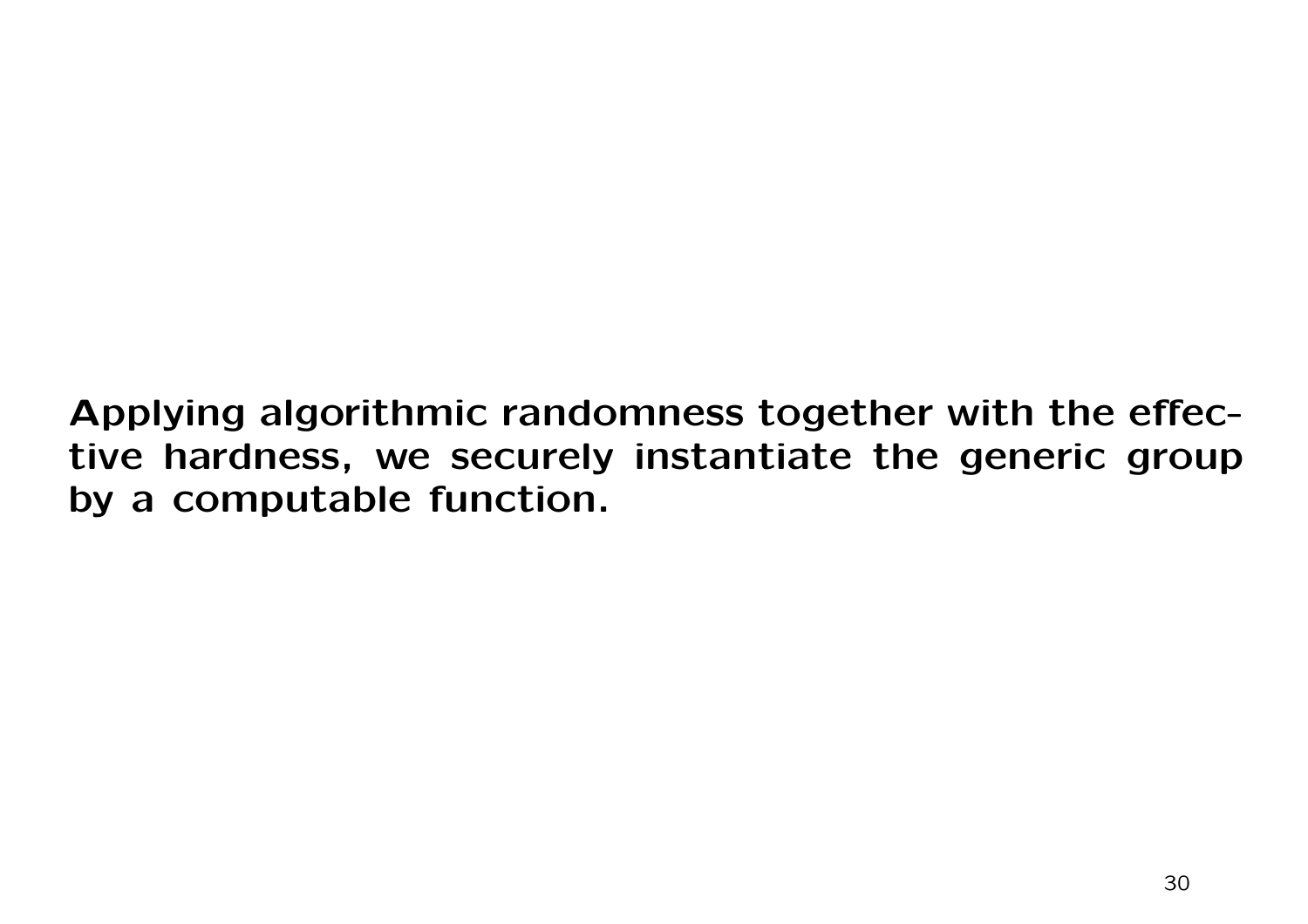# **Application of Algorithmic Randomness**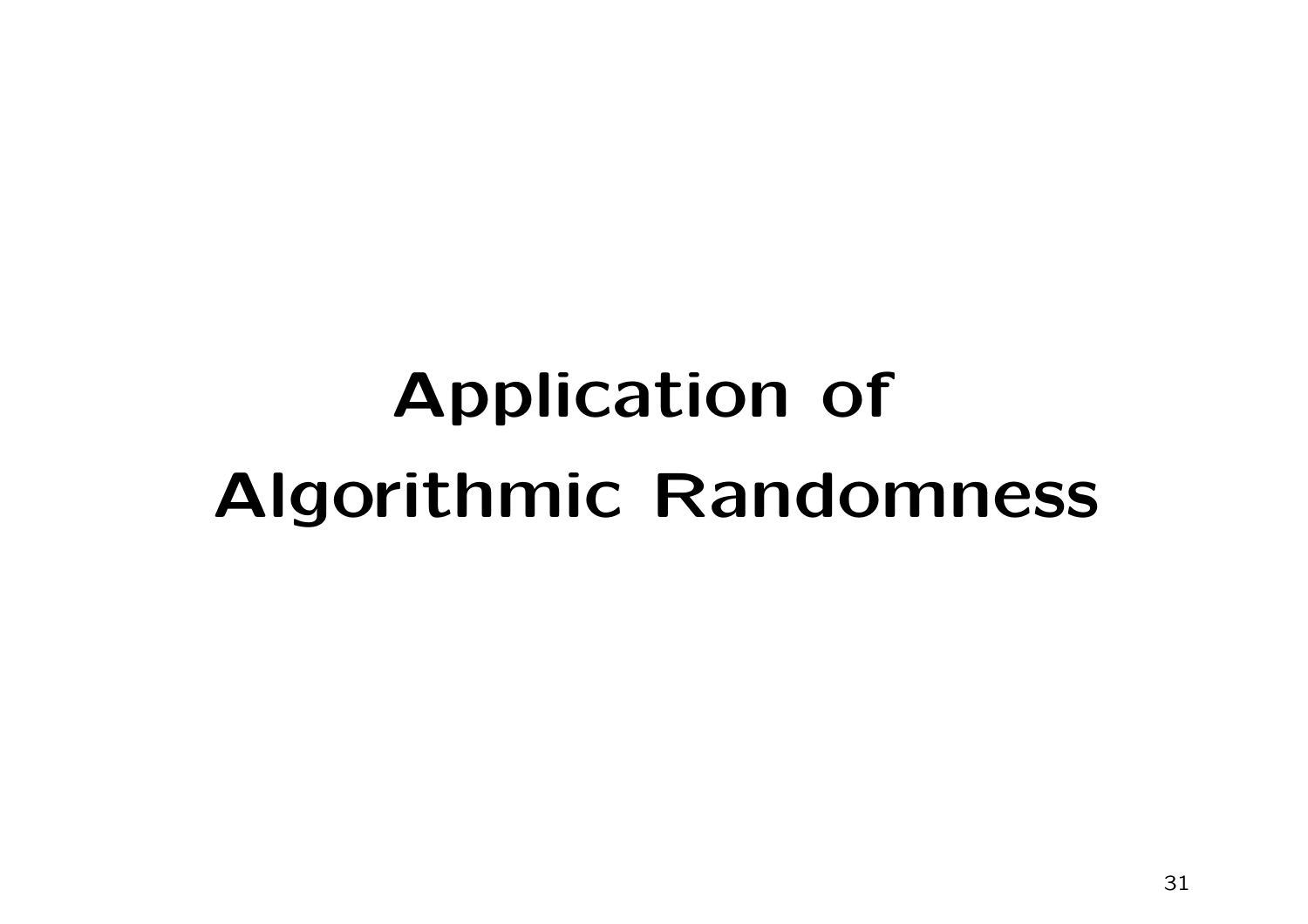Lebesgue Measure on Families of Encoding Functions

Encf*n*: The set of all encoding functions *σ* into *n* bitstrings.

Encf*∞*: The set of all families of encoding functions, i.e.,

$$
\mathrm{Encf}^\infty:=\prod_{k=1}^\infty \mathrm{Encf}_k=\mathrm{Encf}_1\times \mathrm{Encf}_2\times \mathrm{Encf}_3\times \cdots\cdots.
$$

Encf*<sup>∗</sup>* : The set of all finite families of encoding functions, i.e.,

$$
\text{Encf}^* := \bigcup_{n=0}^{\infty} \left( \prod_{k=1}^n \text{Encf}_k \right).
$$

*L*: Lebesgue measure on Encf*<sup>∞</sup>*

Theorem [generalization of Exercise 1.9.21 of Nies's textbook] Let *S* be an r.e. subset of Encf\*. Suppose that  $\mathcal{L}\left( [S]^{\prec} \right) < 1$  and  $\mathcal{L}\left( [S]^{\prec} \right)$  is a computable real. Then there exists a computable family of encoding functions which is not in  $[S]^\prec.$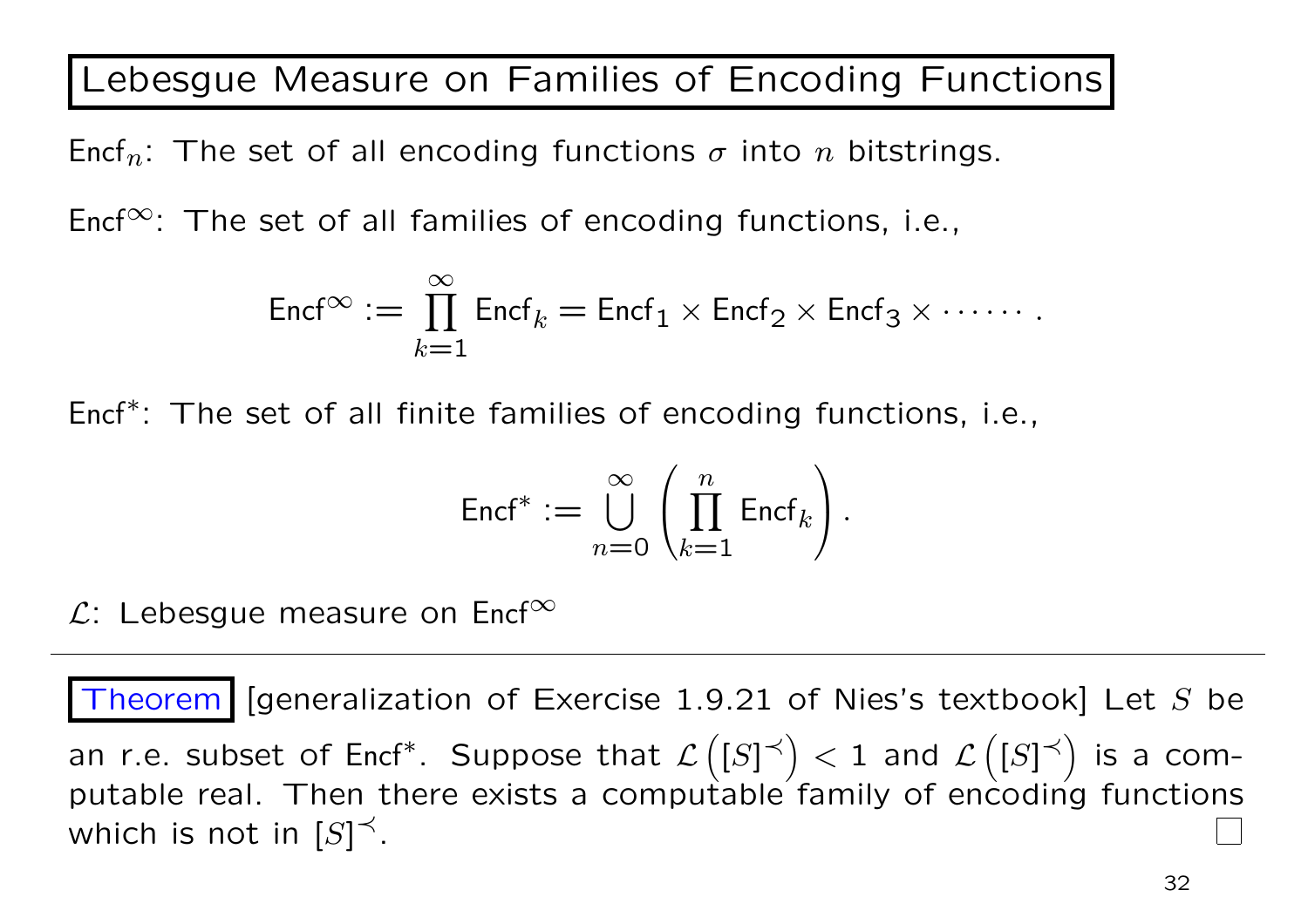## **Secure Instantiation of the Generic Group**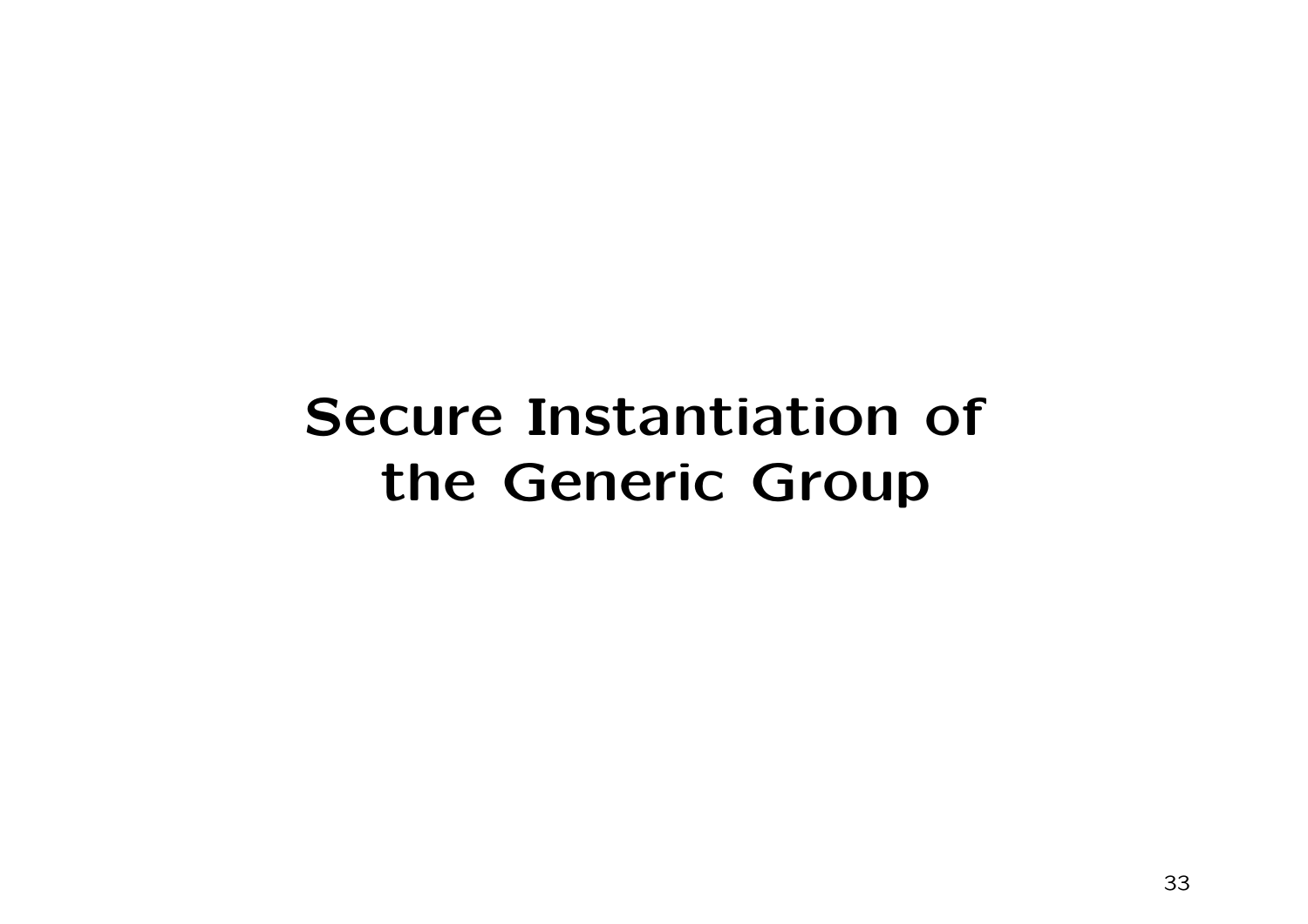#### Secure Instantiation by computable Function

The hardness of the discrete logarithm problem relative to a specific family of encoding functions is defined as follows.

Definition Let  ${\lbrace \sigma_n \rbrace}_{n \in \mathbb{N}}$  be a family of encoding functions. We say that *the discrete logarithm problem is hard relative to*  ${\lbrace \sigma_n \rbrace}_{n \in \mathbb{N}}$  if for all polynomial-time generic algorithms *A* and all  $d \in \mathbb{N}^+$  there exists  $N \in \mathbb{N}^+$ such that, for all  $n > N$ ,

$$
\text{Prob}[\text{DLog}_{\mathcal{A}}(n, \sigma_n) = 1] \leq \frac{1}{n^d}.
$$

Theorem | [Main Result] There exists a computable family of encoding functions relative to which the discrete logarithm problem is effectively hard.